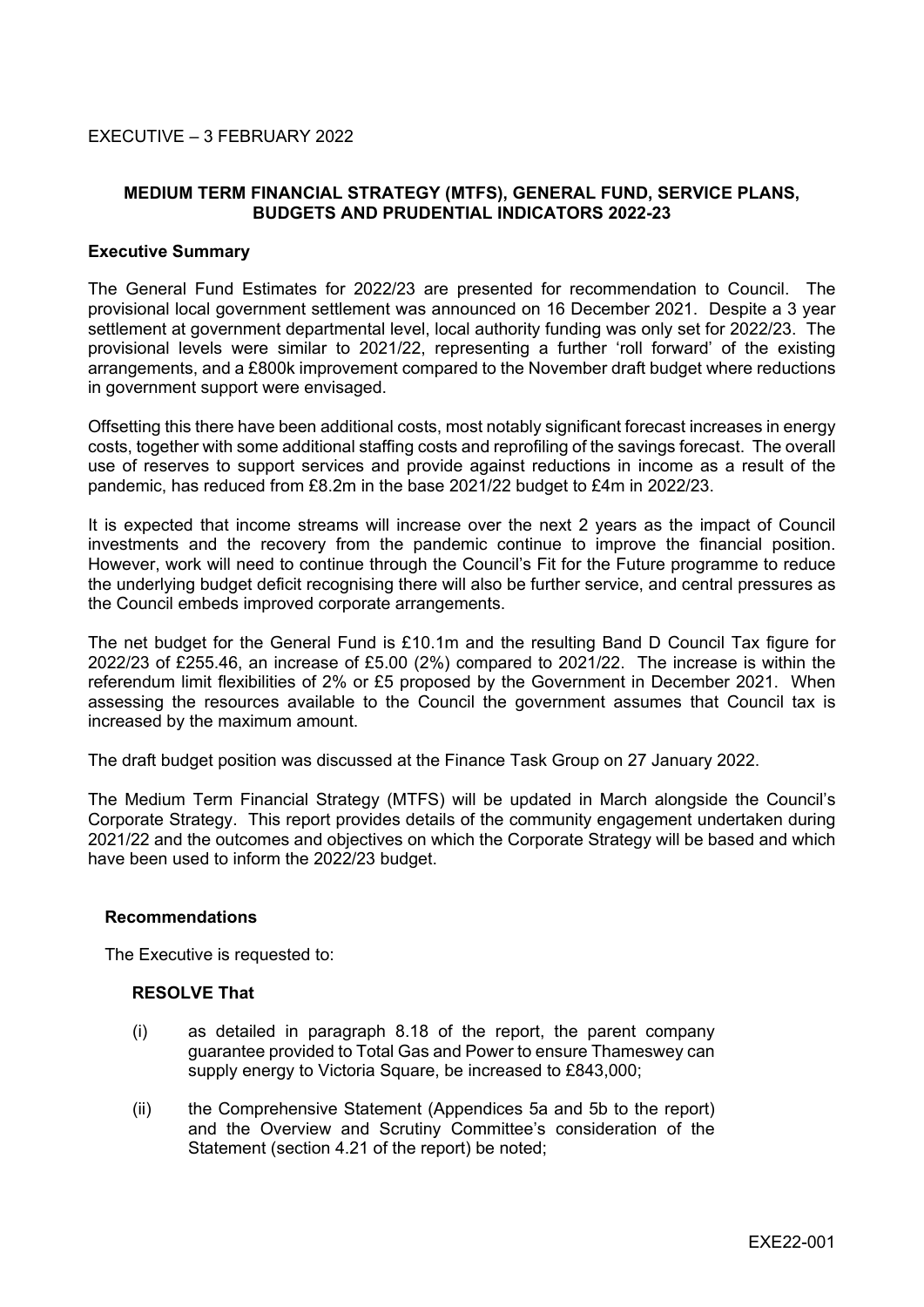- (iii) the response to the Comprehensive Statement (Appendix 5 to the report) be noted;
- (iv) the actions for the Council in response to the statement as highlighted in section 4.19 of the report be agreed and that these actions to incorporate the issues raised by the Overview and Scrutiny Committee highlighted in section 4.21:
	- *a. adopting a stronger strategic approach to the management of assets;*
	- *b. development of its commercial and strategic finance capacity and expertise in order to drive out the returns from our investments;*
	- *c. completing the review of Governance of Companies, the strategic alignment between the Council and Thameswey group (through the established business and financial planning framework) and the intelligent client capability retained within the Council. This review should address the specific risks highlighted for Thameswey Energy Limited (TEL) and Thameswey Milton Keynes Limited (TCMK);*
	- *d. strengthening the oversight of Town Centre management including the strategic management of the assets;*
	- *e. continuing to develop and strengthen the Medium and Long-Term Financial Strategy and the strategic management of reserves within this.*

# **RECOMMEND TO COUNCIL That**

- **(v) the Revenue Estimates and Human Resource requirements for 2022/23 be approved;**
- **(vi) a Band D Council Tax for the Borough of Woking for 2022/23 of £255.46 be approved; and**
- **(vii) the Prudential Indicators at Appendix 3 to the report be approved, subject to any changes arising from consideration of the Investment Programme, revenue budgets and Final Government Settlement.**

# **Reasons for Decision**

Reason: To recommend that Council approves the resources necessary for the provision of services and raises the necessary revenue through the determination of Council Tax for 2022/23.

The Executive has authority to determine recommendations (i) to (iv) above; (v) to (vii) will need to be dealt with by way of a recommendation to Council.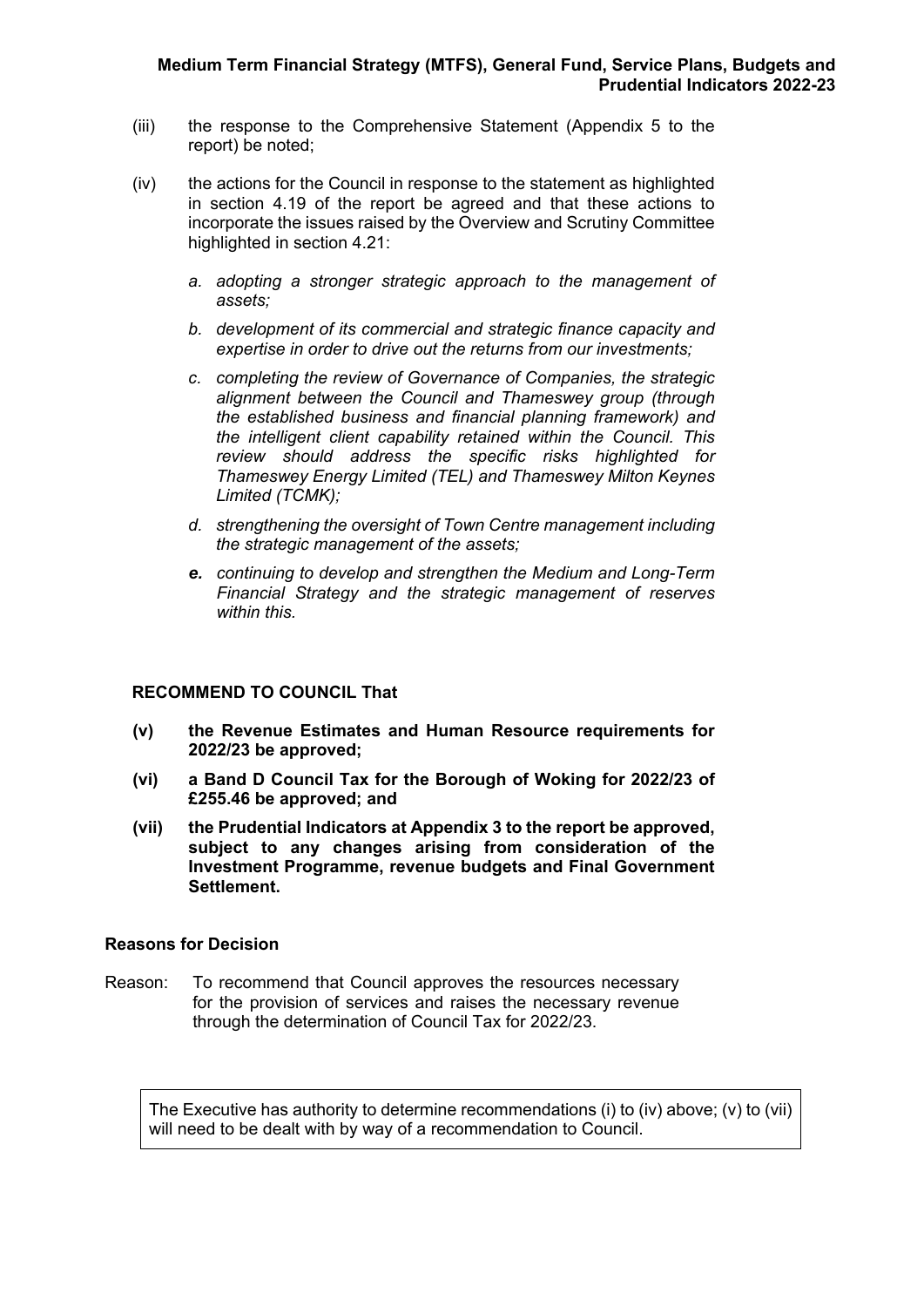| <b>Background Papers:</b>       | None.                                                                                   |
|---------------------------------|-----------------------------------------------------------------------------------------|
| <b>Reporting Person:</b>        | Leigh Clarke, Finance Director<br>Email: leigh.clarke@woking.gov.uk, Extn: 3277         |
| <b>Contact Person:</b>          | Neil Haskell, Business Support Manager<br>Email: neil.haskell@woking.gov.uk, Extn: 3246 |
| <b>Portfolio Holder:</b>        | <b>Councillor Simon Ashall</b><br>Email: clirsimon.ashall@woking.gov.uk                 |
| <b>Shadow Portfolio Holder:</b> | Councillor Ian Johnson<br>Email: clirian.johnson@woking.gov.uk                          |
| Date Published:                 | 28 January 2022                                                                         |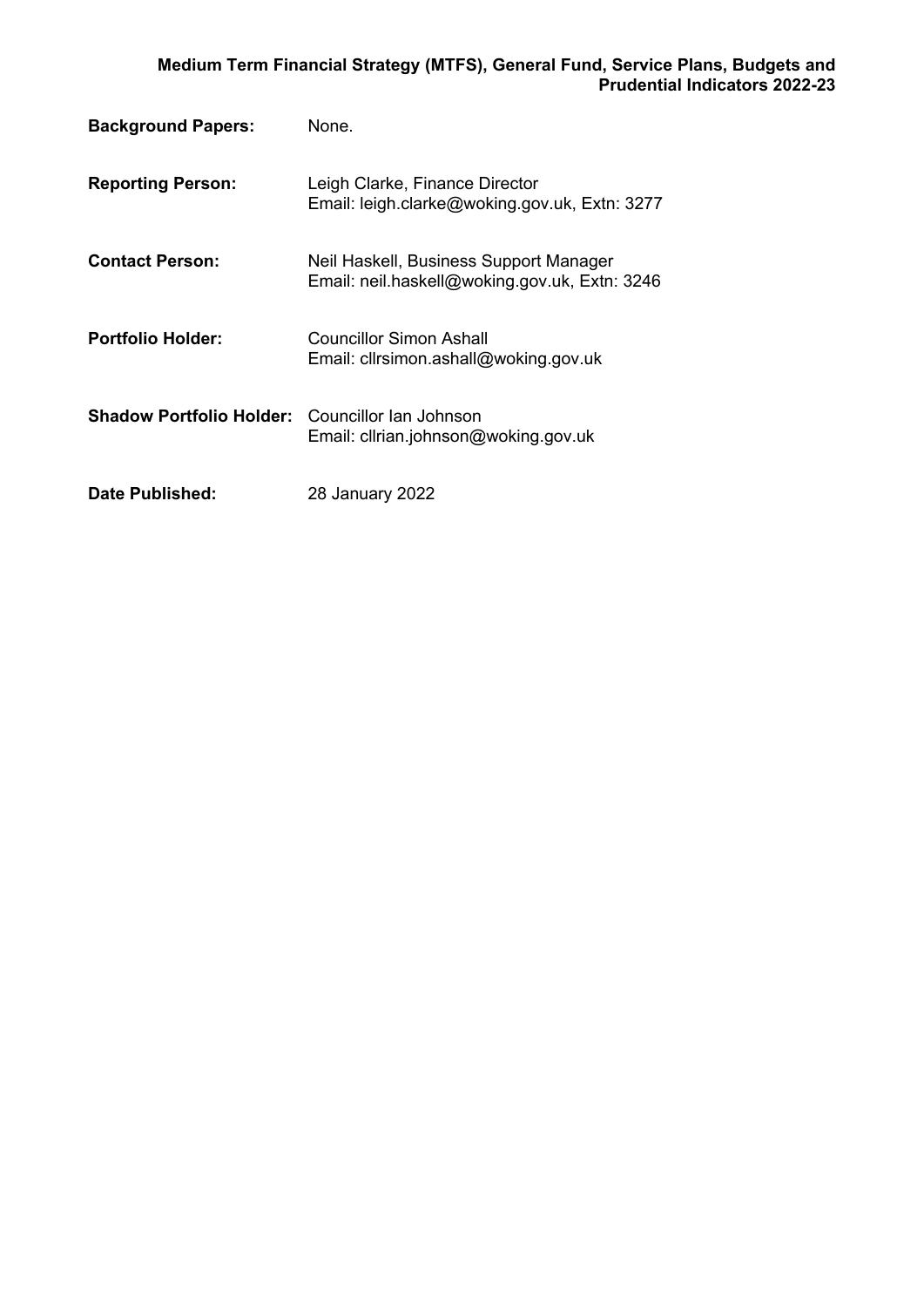# **1.0 Introduction**

- 1.1 This paper provides an update on the Medium Term Financial Strategy, and sets out the draft General Fund budgets and reserves (Appendices 1-2) and Prudential Indicators for 2022/23 (Appendix 3).
- 1.2 Section 2 provides an update on the National Developments and Economic Environment.
- 1.3 Section 3 sets out the details of the Provisional settlement and Minimum Revenue Provision (MRP) consultation.
- 1.4 Section 4 is a Corporate Update including Corporate Strategy, Community Engagement, Comprehensive Statement and Fit for the Future programme.
- 1.5 Section 5 covers the detail of the 2022/23 General Fund budget.
- 1.6 Sections 6-8 provide supporting information covering the Investment Programme, Thameswey Group and the Robustness of the budget and risks.
- 1.7 Details of the Council tax proposal for 2022/23 can be found in section 9. The net budget for the General Fund is £10.6m and the resulting Band D Council Tax figure for 2022/23 is £255.46, £5 more than in 2021/22, and a 2% increase in Council Tax.
- 1.8 The Reserves position and details of the Medium Term Financial Strategy update are summarised in sections 10 and 11. The Prudential Indicators and Chief Finance Officer Statement can be found at sections 12 and 13.
- 1.9 The draft General Fund Budget for 2022/23 incorporates the first year of proposed savings identified through the Council's Fit for the Future programme. There continues to be a requirement for reserves to support the General Fund budget for 2022/23 as the economy emerges from the pandemic, however the forecast use has reduced compared to 2021/22. Work will need to continue to reduce ongoing reliance to ensure a sustainable financial position.

# **2.0 National Developments and Economic Environment**

Covid-19

- 2.1 Since the draft budget prepared in November the Covid-19 Omicron variant has resulted in a fourth wave of infections in the UK with record case numbers recorded during December and January and a drive to offer booster vaccinations to the adult population in the final weeks of 2021.
- 2.2 Government guidance 'Plan B' was announced on 8 December, to counter the rapidly increasing numbers which would affect resilience of public services as well as cause pressures on the health service. There was a return to working from home wherever possible, vaccine certificates (or proof of a negative test) for large gatherings, and face masks made compulsory in most public indoor venues.
- 2.3 A new Business Grant was introduced for qualifying Leisure and Hospitality businesses to provide some support for lost trade as a result of the changes.
- 2.4 At the time of writing this report, there has been a reduction from the peak seen earlier in January and, despite case numbers remaining high, the restrictions have been lifted.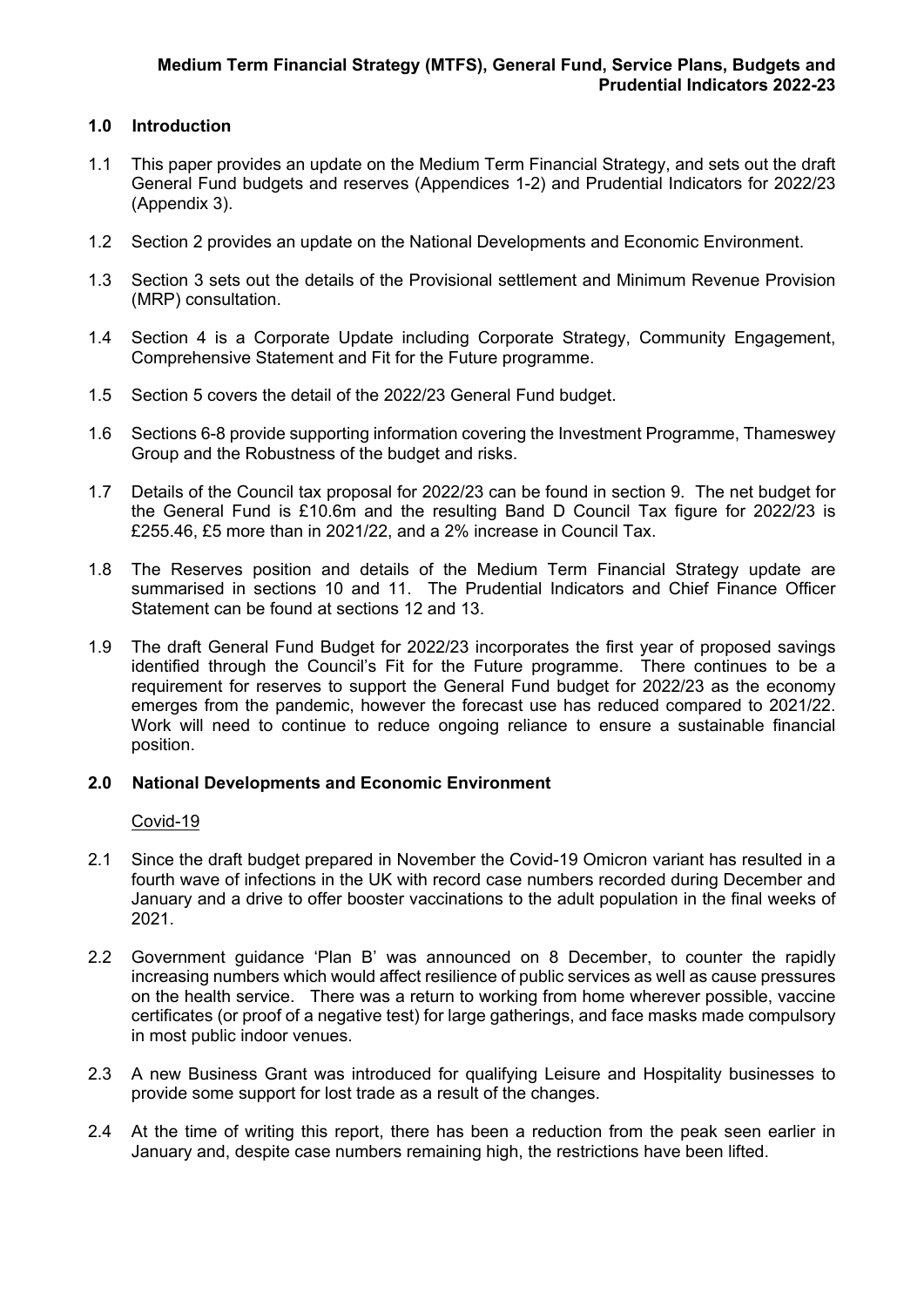#### Economic Indicators

- 2.5 Over the last two years, the coronavirus outbreak has done huge economic damage to the UK and to economies around the world. After the Bank of England took emergency action in March 2020 to cut Bank Rate to 0.10%, it left Bank Rate unchanged at its subsequent meetings until raising it to 0.25% at its meeting on 16<sup>th</sup> December 2021. Gradual interest rate increases are expected over the next 3 years however there is a risk of more significant increases as a result of rising inflation.
- 2.6 The HM Treasury comparison of independent forecasts published in November 2021 shows GDP growth of 5.3% for 2022, 2.2% in 2023, falling to 1.6% in 2024 and 1.5% in 2025.
- 2.7 Further economic forecasts and commentary can be found in the Capital, Investment and Treasury Management Strategies also on this agenda.

# **3.0 Government Policy**

3.1 The most notable government policy announcements during December and January, have been the Provisional Government Settlement on 16<sup>th</sup> December and a consultation on changes to the Minimum Revenue Provision (MRP). In addition there has been updated guidance and business support during the surge in Omicron Covid cases, and a Business Rates technical consultation and Covid relief scheme.

#### Provisional Settlement

- 3.2 Whilst the Comprehensive Spending Review (CSR) set government departmental budgets for the 3 years from 2022/23 – 2024/25, the provisional settlement was again for just a single year – 2022/23 – with no indications of funding beyond.
- 3.3 This was perhaps not surprising given the lack of time between the CSR and the need to provide local authorities with certainty of funding to enable budgets and Council Tax to be set. However, it is disappointing again to be in a position with no indication of funding levels beyond the next year.
- 3.4 There has been further delay in the proposed reforms to Local Government funding. This includes the review of Fair Funding (where resources should be allocated) and a review of the Business Rates system (the mechanics of how income is distributed and to what extent any growth is retained). It also includes the future of the New Homes Bonus scheme or any alternative replacement incentive scheme.
- 3.5 Given the time elapsed since the original consideration of potential funding reform, as well as the political changes, it is difficult to predict the direction of any reform. However, the Levelling Up agenda is not expected to benefit authorities in the South East, and funding for Social Care remains a significant challenge on resources for which District Councils will be competing. It therefore remains likely that the government funding will reduce as envisaged in the current MTFS. It is not clear what view will be taken on the balance between incentive schemes such as New Homes Bonus or funding through a formulaic approach. With the significant scope of work and consultation required it is possible that any changes may not be implemented until 2023/24.
- 3.6 As in 2021/22 the Council receives a Lower Tier Services Grant which for 2022/23 is £95k. A new 'Services Grant' of £147k covers the majority of the assumed National Insurance costs, £151k, which the government had committed to funding. Lower Tier grant and Services Grant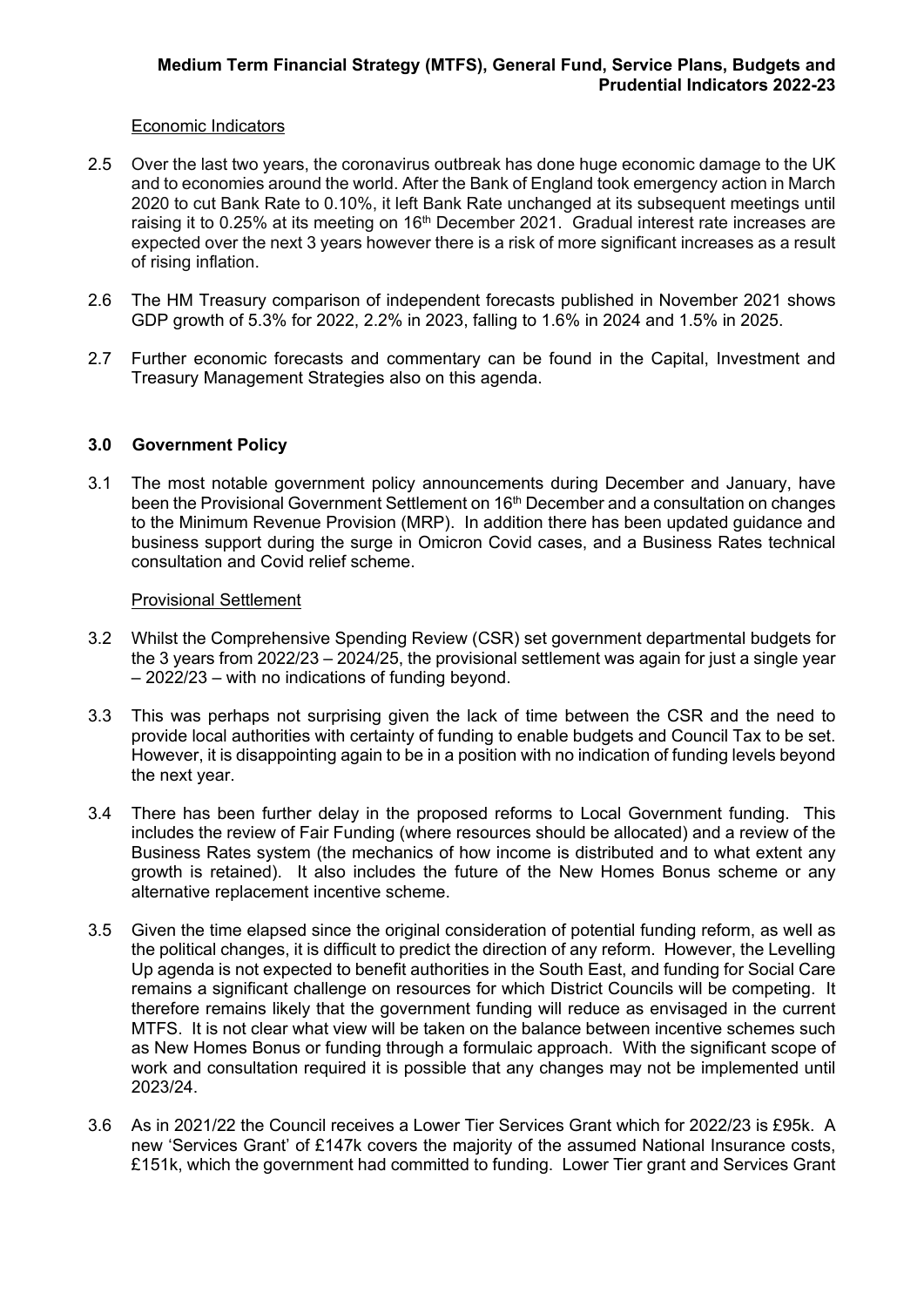are not included in 'base funding' so would not be subject to any transitional protection when a new funding system is introduced.

Minimum Revenue Provision (MRP)

- 3.7 On 30 November 2021 the Department for Levelling Up, Housing and Communities (DLUHC) published a ['Consultation](https://www.gov.uk/government/consultations/changes-to-the-capital-framework-minimum-revenue-provision/consultation-on-changes-to-the-capital-framework-minimum-revenue-provision) on changes to the capital framework: Minimum Revenue Provision'. The consultation closes on 8 February 2022.
- 3.8 The Minimum Revenue Provision (MRP) is the amount set aside each year from the Council's revenue account for the repayment of debt. Local Authorities have flexibility in how they calculate MRP, providing they have regard to statutory guidance and that the charge is 'prudent'. Authorities must have regard to the CIPFA Prudential Code to ensure that capital plans are prudent, affordable and sustainable.
- 3.9 The government has been concerned that some Authorities have not made a prudent revenue provision for the repayment of debt in particular in relation to commercial investments. Studies by the National Audit Office and Public Accounts Committee during 2020 have also raised this issue.
- 3.10 Underprovision of MRP can result in an authority being unable to repay a proportion of its debt, passing the liability into the future, which will need to be met by capital receipts or accelerated MRP payments.
- 3.11 The Consultation seeks to address two issues:
	- Local authorities not charging MRP on debt related to certain assets
	- Local authorities using sales from assets (capital receipts) in place of a charge to revenue.
- 3.12 The Proposals will amend the regulations such that no debt can be excluded from MRP and that capital receipts (which include loan repayments) cannot be used for MRP.
- 3.13 Capital loans to the Council's group companies would be impacted by this proposed change in regulation. In effect it would require a revenue charge to the budget in addition to the loan repayment and would duplicate the funds set aside. Given the Council's levels of investment, and the amounts invested through capital loans in the group structure, the impact of this change could be substantial.
- 3.14 The Council debt affected is regeneration, housing and sustainable energy derived, not investment for commercial purposes. There are not excess yields from these investments from which to set aside further funds in the short term.
- 3.15 The flexibility provided by the current framework has enabled the Council to further policy objectives enabling the transformation of the town centre, and the provision of vital affordable housing. The proposals risk undermining the business plans for the investment in the Borough, requiring unnecessary double-counting of amounts to be set aside, and inconsistent approach to housing assets where for Housing Revenue Account debt no MRP is required.
- 3.16 The Council has engaged with DLUHC, expressing concern at the proposals and explaining the issues and how they impact the Council. There are a series of 'round table' events planned for early February which the Council will attend and a full consultation response will be prepared.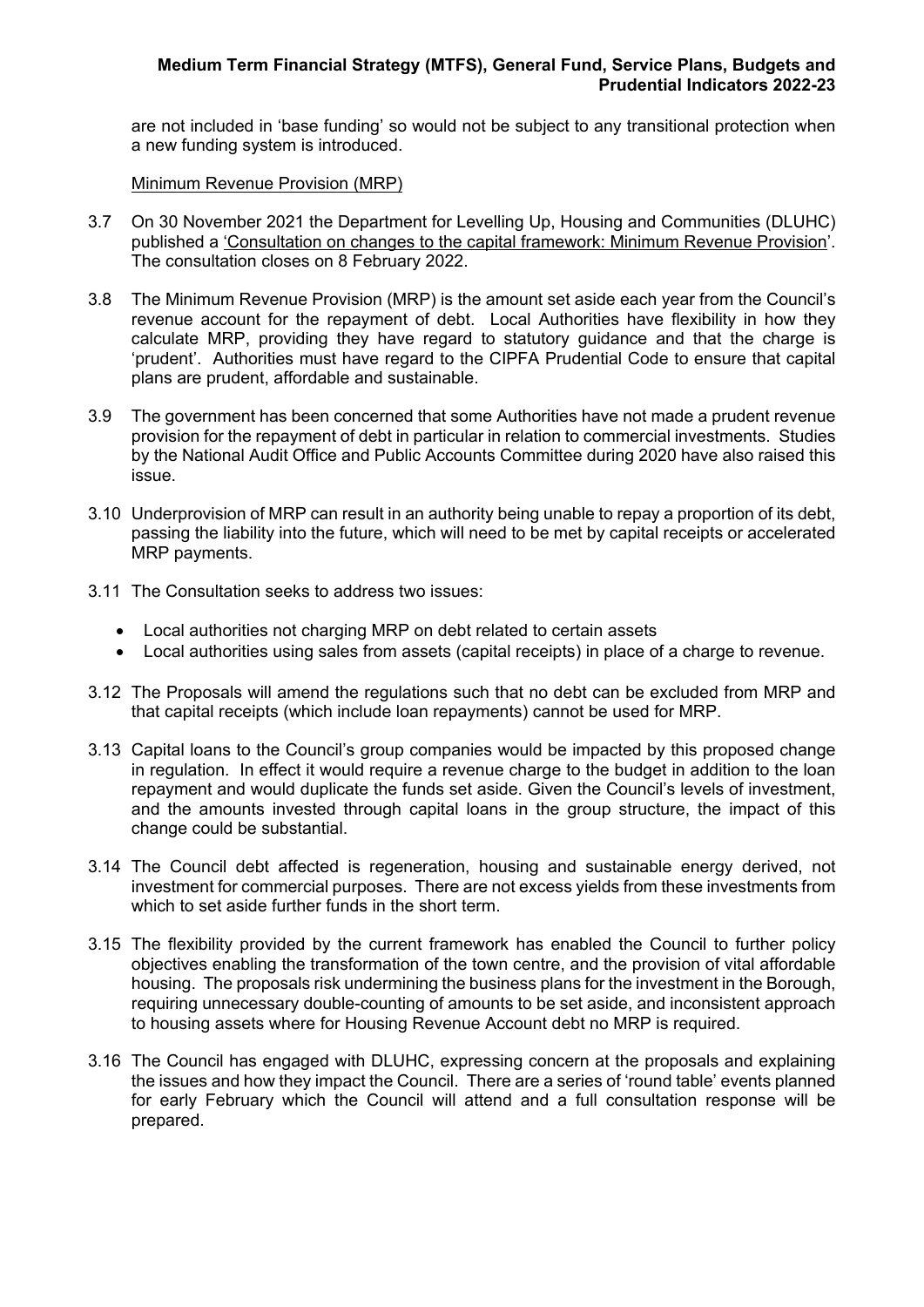### Business Rates

- 3.17 During the pandemic the government has awarded Business Rates relief to businesses in the direct Retail, Leisure and Hospitality sectors as well as extended relief for small businesses and nurseries. The Council is funded through section 31 grants for the relief granted to businesses. This means the business rates being collected has been much less than previous years. The effect is that the government has paid the business rates for these businesses.
- 3.18 To continue to provide support as the economy recovers from the pandemic the government announced in the October budget that Retail, Leisure and Hospitality relief, currently at 66%, will continue into 2022/23 but at the lower rate of 50%. This reduces the Business Rates bills payable by eligible businesses and for the Local Authority provides full payment of 50% of these collectable rates by the government. The Chancellor also announced the freezing of business rates multipliers, keeping charges at 2020/21 levels through to 31 March 2023.
- 3.19 On 25 March 2021 the government announced a new COVID-19 Additional Relief Fund (CARF). The fund is available to support those businesses affected by the pandemic but that have been ineligible for existing support linked to business rates. Details and allocations were announced on 15 December 2021 with Woking being allocated £3.163m to provide relief to businesses in 2021/22 which have not currently received support. A scheme is being developed to allocate these funds.

#### **4.0 Corporate Update**

Corporate Strategy – Outcomes and Objectives

- 4.1 In 2021/22, the Council adopted an integrated service and financial planning approach to align resourcing decisions with the priorities of the Council.
- 4.2 The Corporate Strategy sets the core priorities for the Council and informs where our spending is directed in order to ensure that we target our finite resources towards the areas of highest priority and need.
- 4.3 The new Corporate Strategy 2022/23 2026/27 is being produced alongside the Medium-Term Financial Strategy and the response to the Community Engagement. These are being presented to the 24<sup>th</sup> March 2022 meeting of the Executive. This approach ensures we have the policy and priority context for developing proposals that sustain our financial resilience whilst ensuring we remain focussed on the priorities for our communities.
- 4.4 In advance of the meeting of the Executive on 24<sup>th</sup> March 2022, a draft set of Corporate Strategy Outcomes and Objectives have been developed and are attached at Appendix 6. These have been used to inform where our spending is directed in order to ensure that we target our finite resources towards the areas of highest priority and need.
- 4.5 The actions that we will focus on in 2022/23 to support the delivery of the Corporate Strategy will be part of the Corporate Strategy 2022/23 – 2026/27 being reported to the Executive on 24th March 2022.
- 4.6 In previous years, Service Plans have been presented alongside the proposed budget for the next year. These translate the Council's strategic vision, objectives and priorities into operational plans that drive improvement. Each Service Plan identifies what needs to happen for each area of Council activity to achieve success, what resources will be required, the outputs and outcomes that are anticipated and any risks that might impact delivery.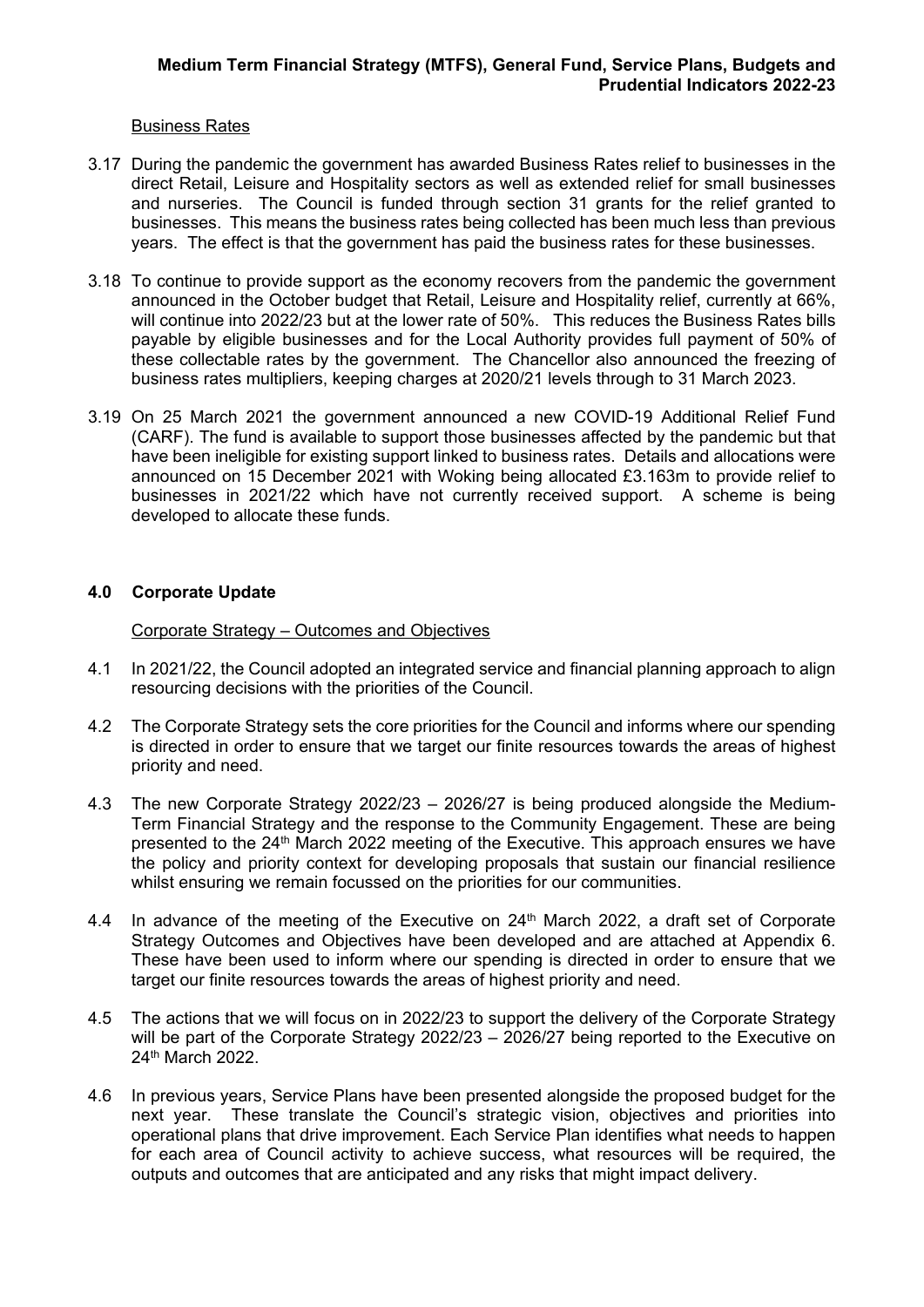4.7 With the adoption of integrated service and financial planning approach in 2021/22, Directorate Plans will now be presented to the Executive on 24<sup>th</sup> March 2022 alongside the Corporate Strategy. This approach further supports the "Golden Thread" that runs from Corporate Strategy through to operational plans and staff performance objectives.

### Community Engagement

- 4.8 The Council has a bold vision to be in constant communication with residents and to have an embedded culture of consultation in how it operates and makes decisions that are in the best interests of the communities of Woking Borough Council.
- 4.9 Investment has been made into an on-line civic engagement digital platform, the Woking Community Forum, and a representative Residents' Panel has been established. At the time of this report the Woking Community Forum has already hosted engagement on a number of key projects including:
	- Housing Strategy;
	- Economic Development Action Plan for Woking's recovery 2021-2023;
	- Planet Woking, and
	- Public Spaces Protection Order for Woking Town Centre.
- 4.10 The Community Forum also hosts a budget balancing tool where residents can simulate their priorities for spending whilst equally needing to make sure that the budget balances.
- 4.11 A series of community roadshows took place between November and December 2021 alongside an engagement questionnaire. The purpose of this engagement was to obtain community feedback in order to inform and influence the corporate priorities for the Council. An independent report providing analysis of the feedback from the questionnaire was commissioned and was reported to the meeting of the Executive on  $20<sup>th</sup>$  January 2022. An initial response from the Executive of the Council to this engagement was webcast on  $11<sup>th</sup>$ January 2022.
- 4.12 The Council will be producing a more comprehensive response to the engagement showing the actions taken as a result of the feedback. This response will be reported to the meeting of the Executive on 24<sup>th</sup> March 2022 alongside the 2022- 27 Corporate Plan and the 2022/23 – 2024/25 Medium Term Financial Strategy.
- 4.13 The Council faces significant financial challenges and it also has an ambitious development and growth agenda. The views of residents, businesses, partners and staff have an important role to play in establishing a clear vision for the future and clear priorities that will guide the development of our five-year Corporate Plan and Medium-Term Financial Strategy.
- 4.14 Feedback from the community roadshows and engagement questionnaire identified a number of key priority areas for residents:
	- Climate change
	- Keeping the borough a safe place for everyone
	- Taking action where required, to deal with anti-social behaviour
	- Having a council that listens to residents and where everyone can 'have their say'
	- Providing support for older, vulnerable people
	- Taking steps to improve traffic flows across the borough
	- Making it easier to travel around Woking Borough and the surrounding areas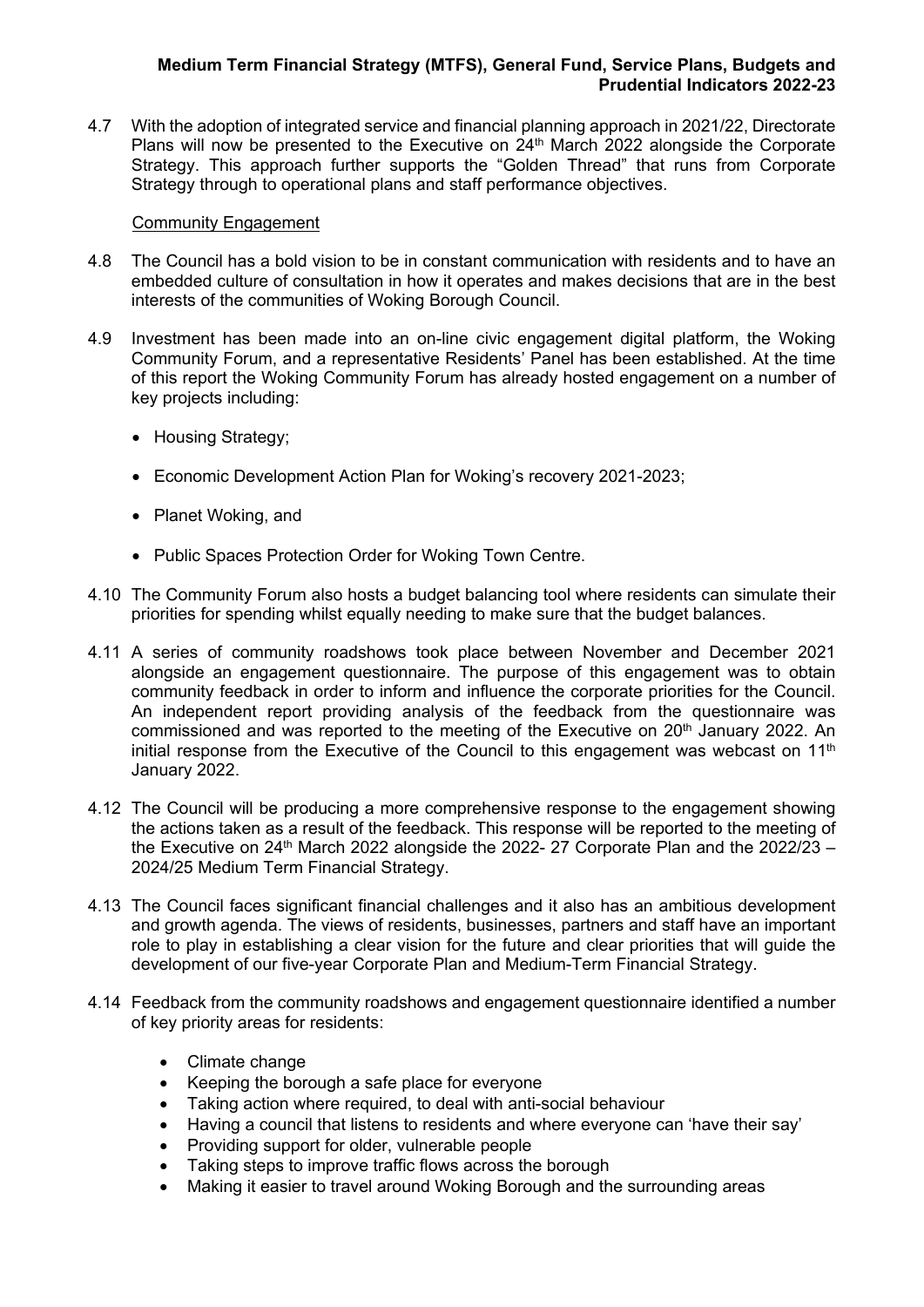- Encouraging vibrant village high streets by supporting local business
- Tackling homelessness and its causes
- Supporting new and established local businesses and shops
- Providing more high-quality affordable and key worker homes, to meet the needs of local people
- 4.15 In advance of a full response to the engagement, there are areas that we can highlight where the Council has and is resourcing activity on the areas that are high priority for communities. Attached at Appendix 7 to this report are initial reflections on what the Council is already delivering and what it is looking to take forward.

# Comprehensive Statement

- 4.16 At the meeting of Council on 29th July 2021, it approved the MTFS report and within this agreed for an independent comprehensive assessment of the Council's assets and liabilities as part of aligning the Fit for the Future Programme with the Council's accounts position.
- 4.17 At the same meeting a Notice of Motion was presented by Councillor Barker. Councillor Azad moved an amendment to this, which was considered and agreed. The following Notice of Motion then formed the basis of the independently commissioned review to satisfy both the Notice of Motion and resolve in the MTFS report.

*"This council calls for a full, independent and comprehensive review of all the assets and liabilities of Woking Borough Council; and all companies in which it has an interest whether by means of shareholding (however large or small) or any other means of influencing the activities of said company.*

*The report is to contain a comprehensive Statement identifying, amongst other things:*

- *An independent reviewer's assessment of the current net realizable value of each of the assets*
- *Full details of all borrowings including their terms and conditions*
- *Full details of outstanding contractual obligations involving future income to be received and future expenditure to be incurred*
- *Details of any fixed or floating charges on any assets*
- *Full details of any grants, loans or other contracts which contain performance conditions which, if not met, would incur financial penalties for the Council or any of its companies.*

*Council officers should work with the Chair of the Overview & Scrutiny Committee to appoint an appropriate independent reviewer. The reviewer must:*

- *Be allowed full and unfettered access to all the documents and information required*
- *Provide monthly progress reports to the Overview and Scrutiny Committee.*
- *Complete the review and the full report by the end of December 2021."*

4.18 Attached at Appendices 5 to 5b to this report is:

Comprehensive Statement Response Report (Appendix 5)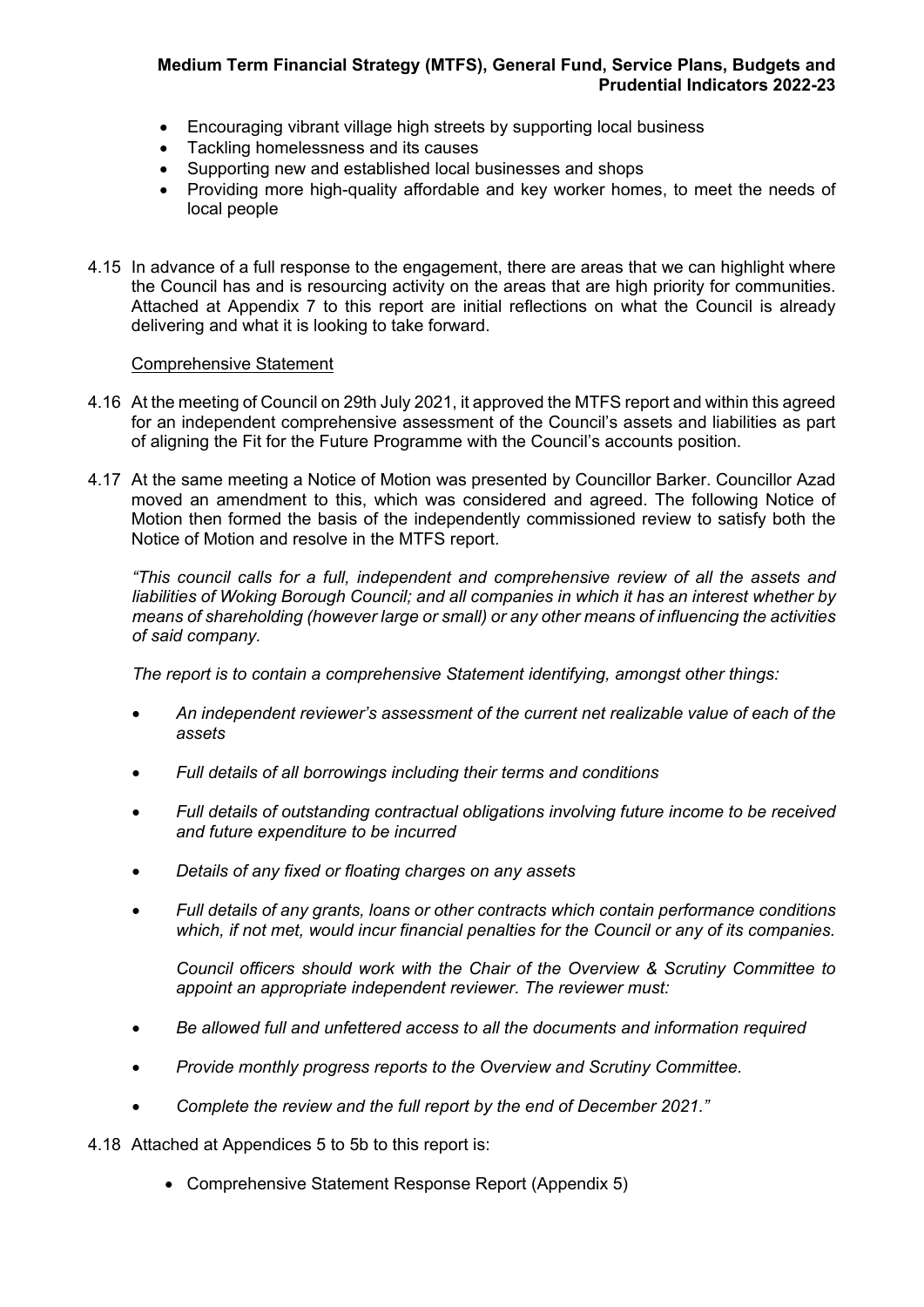- Comprehensive Statement Member Briefing (Appendix 5a)
- Comprehensive Statement Final Report (Appendix 5b)
- 4.19 Attention is drawn to the section 5.3.1 of the attached Comprehensive Statement Response Report, and the associated table at 5.3.4, both which draw out the proposed actions in response to the Comprehensive Statement. For reference and in summary this is extracted below:

*Whilst the Comprehensive Statement may not have highlighted any new individual statements of fact, it does provide significant added value and benefit for the Council and emphasises a number of issues that the Council should give increased focus and attention to. In this context the Comprehensive Statement:*

- *Provides assurance around the Council's asset valuations approach and short-term cash and investment positions*
- *Recognises the Council's regeneration focus and the alignment of financial strategies to this*
- *By bringing the Asset Position; Borrowing Position; Financial Interests and Contractual Obligations together in one focused statement it gives additional insights that should be recognised and used to develop strategic financial priorities*
- *Provides insight that is relevant for the Council's Fit for the Future Programme and specifically the need for the Council to move with greater pace and certainty around:*
	- o *Adopting a stronger strategic approach to the management of assets*
	- o *Development of its commercial and strategic finance capacity and expertise in order to drive out the returns from our investments.*
	- o *Completing the review of Governance of Companies, the strategic alignment between the Council and Thameswey group (through our established business and financial planning framework) and the intelligent client capability retained within the Council. This review should address the specific risks highlighted for Thameswey Energy Limited (TEL) and Thameswey Milton Keynes Limited (TCMK)*
	- o *Strengthening the oversight of Town Centre management, including the strategic management of the assets*
	- o *Continuing to develop and strengthen the Medium and Long-Term Financial Strategy and the strategic management of reserves within this*
- 4.20 The Comprehensive Statement was presented to the meeting of the Overview and Scrutiny Committee on 24<sup>th</sup> January. The independent professional services company that produced the statement were present at this meeting and took questions in relation to their statement.
- 4.21 At the time of writing this report the minutes of the Overview and Scrutiny Committee had not been confirmed. However, with the agreement of the Chair of the Committee, the following represents a fair view of the four key points from the meeting:
	- Ensure the Council has the appropriate skills and capability to manage the risks arising from its investments and commercial interests;
	- Monitor the economic outlook as applicable to Woking Borough Council;
	- Be aware of legislation and regulatory risk; and
	- Request further analysis of the operating cashflows for each of the Council's investments and commercial interests.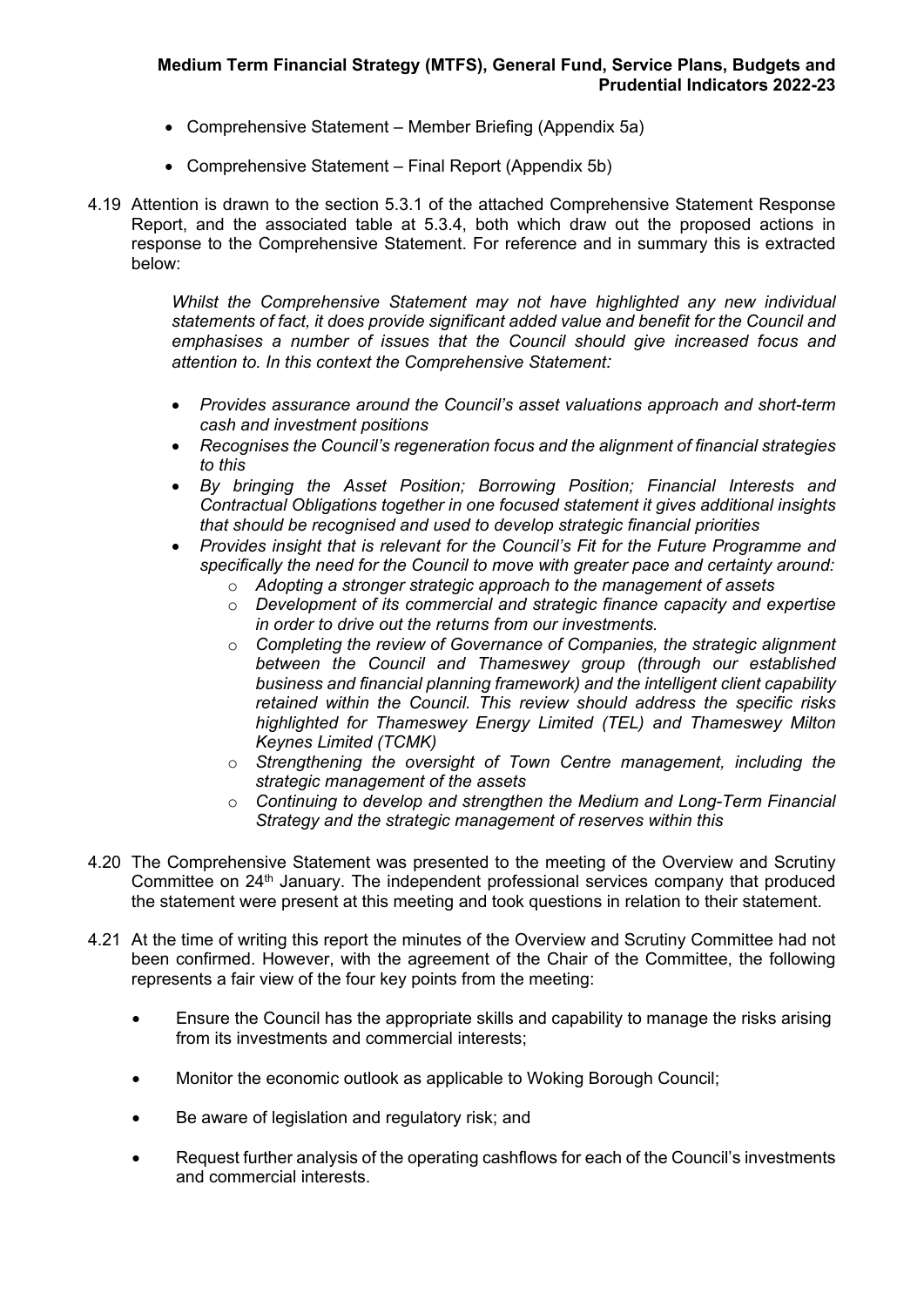4.22 The contribution from the Overview and Scrutiny Committee to the commissioning, assessment of and response to the Comprehensive Statement is welcomed and gratefully received. The four key points raised are accepted and align with the proposed actions in the Comprehensive Statement Response Report that is attached at Appendix 5 and referenced at 4.19 of this report above. For clarity, the monitoring the economic outlook and legislative and regulatory risk points are incorporated in the further development of the Medium and Longterm Financial Strategy.

### Fit for the Future Programme

- 4.23 The Draft Medium Term Financial Strategy (MTFS) and General Fund Budget 2022/23 report to the Executive in November set out in detail the budget areas where efficiencies, increased income or savings were being targeted, together with the breakdown and forecast timescales for these to be realised.
- 4.24 Attached at Appendix 4 are the proposals for savings for 2022/23 arising from the work that has been done through the year in searching for areas where the Council can take actions towards balancing the budget. The total savings for 2022/23 is £2.427m. This compares to £2.563m when presented in November – a reduction in savings of £0.136m.
- 4.25 Appendix 4 also shows notional savings in 2023/24 and 2024/25. It is only the 2022/23 savings that need to be approved as part of this report – the following years notional savings will be considered as part of the  $2022/23 - 2024/25$  MTFS which is initiated at the  $24<sup>th</sup>$  March 2022 meeting of the Executive.
- 4.26 The proposed areas for efficiencies, income generation and savings in the attached Appendix 4 are as reported in November, with the following areas where the proposals have changed following further work between the November and February reports to the Executive:
	- Proposal to transfer catering production in community centres saving £0.138m per annum will now be part year in 2022/23 and full year saving in 2023/24. This has reduced the saving in 2022/23 by £0.048m;
	- Savings from re-commissioning the Careline contract saving £0.024m per annum will now be part year in 2022/23 and full year saving in 2023/24. This has reduced the saving in 2022/23 by £0.012m;
	- Proposal to remodel the staffing in community centres saving £0.154m per annum will now be a part year in 2022/23 and full year saving in 2023/24. This has reduced the saving in 2022/23 by £0.078m;
	- Reduced usage of Bed and Breakfast accommodation resulting in savings of £0.032m per annum will now be a part year in 2022/23 and full year saving in 2023/24. This has reduced the saving in 2022/23 by £0.016m;
	- The Fees and Charges increased that were agreed by Council at its meeting on 2<sup>nd</sup> December 2021 were £0.053m below the proposals for 2022/23; and
	- The reduction in grants to voluntary sector and community organisations were £0.070m above the original forecasts for 2022/23. This reflects making some of the savings earlier than forecast.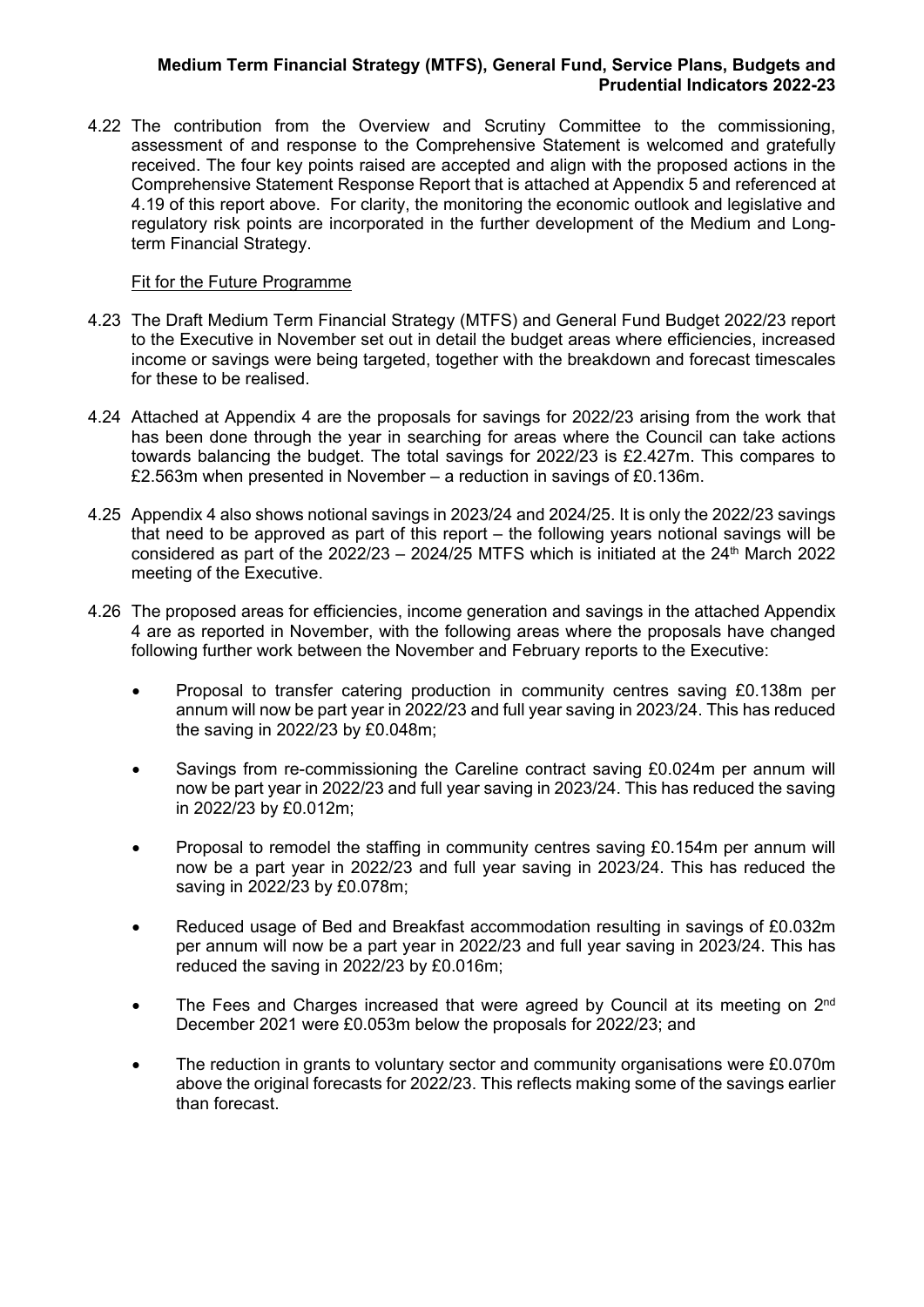# **5.0 2022/23 General Fund Budget**

- 5.1 The General Fund Summary at Appendix 1 summarises the proposed budget and Council Tax for 2022/23. Appendix 2A details the general budget pressures and specific service budget changes.
- 5.2 Council services are funded by government grants, fees and charges and the net income from commercial activities and loans to the Council's group companies. For 2022/23 this can be summarised:

| <b>Budget Summary 2022/23</b>                                  |        |        |
|----------------------------------------------------------------|--------|--------|
|                                                                | E'000  | £'000  |
| Service Expenditure (excluding benefits and capital charges)   |        | 43,742 |
| Service Income - Grants, Fees and Charges (excluding benefits) |        | 18,953 |
| <b>INet Service Costs</b>                                      |        | 24,790 |
|                                                                |        |        |
| Interest Costs                                                 | 55,520 |        |
| Investment Income from loans to (group) companies              | 38,503 |        |
| <b>Commercial Rents</b>                                        | 22,606 |        |
| <b>Total Net Investment and Financing Income</b>               |        | 5,590  |
| Use of Reserves                                                |        | 5,038  |
| <b>Government Funding</b>                                      |        | 2,609  |
| Business Rates above baseline                                  |        | 935    |
| Council Tax                                                    |        | 10,619 |
| Total Income and Use of Reserves                               |        | 24,790 |

- 5.3 The proposed budget is based on the 2021/22 approved budget updated for contractual inflation, changes in funding and forecast income, agreed service changes and the impact of the draft investment programme which is also on this agenda.
- 5.4 The table below sets out a summary of the pressures and the following sections provide further details.

| Budget variation 2021/22 to 2022/23                       |          |  |
|-----------------------------------------------------------|----------|--|
| Cost $(+)/$ Saving $(-)$                                  | £'000    |  |
| Investment Programme/Treasury Management                  | 1,646    |  |
| <b>Service Pressures</b>                                  | 2,460    |  |
| Increase in Fees and Charges                              | $-321$   |  |
| <b>Reduction in Covid Provision</b>                       | $-4796$  |  |
| Fit for the Future savings and efficiencies               | $-1,773$ |  |
| Increase in Government Funding                            | $-152$   |  |
| Increase in Assumed Business Rates income/New Homes Bonus | $-735$   |  |
| Increase in Council Tax/taxbase                           |          |  |
| Reduction in use of reserves required in 2022/23          |          |  |

# Core Government Funding

5.5 The provisional Business Rates and Revenue Support Grant (RSG) figures for 2022/23 announced on 16 December 2021 are consistent with current funding levels in 2021/22. The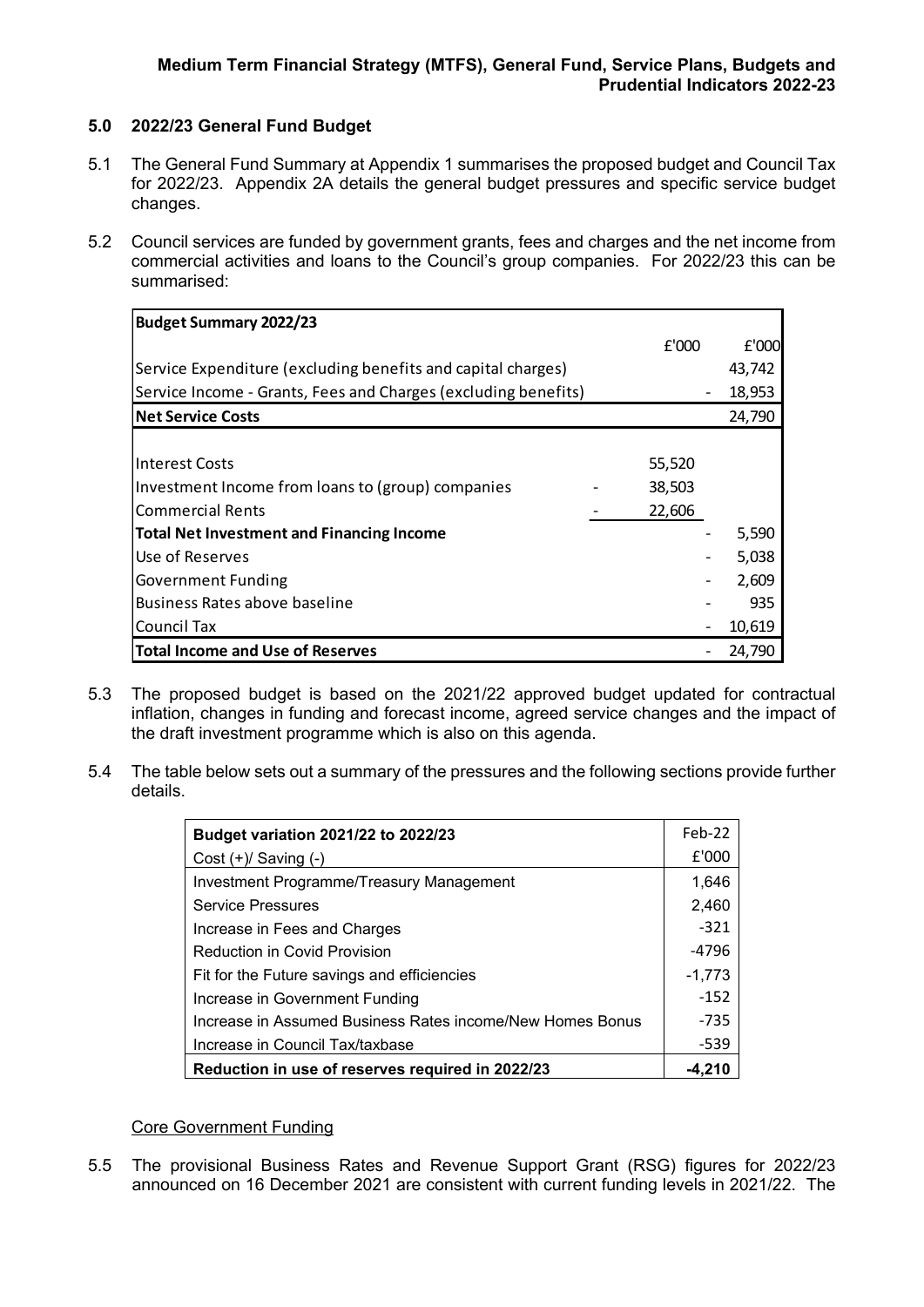forecast reduction in funding or 'negative RSG' has again been deferred from the funding provided for 2022/23. The risk of funding reductions as previously indicated, will continue to be allowed for in future years in the MTFS until any new funding regime is launched.

5.6 The Lower Tier Services Grant introduced in 2021/22 has been continued which provides £90,907 additional funding. This has been increased to £95,753 for 2022/23. A new one-off 'Services Grant' has been included in 2022/23. At £147,156 this covers most of the expected £151,000 cost of the increase in National Insurance contributions for which the government committed to provide funding.

#### Business Rates

- 5.7 Woking has accepted membership of the Surrey-Sutton Business Rates pool in 2022/23, as one of the better placed Authorities in the County. The continued government support for Retail, Leisure and Hospitality businesses during 2022/23 reduces the risk of irrecoverable income. The benefit of pooling, together with the forecast Business Rates growth is expected to provide £935,000 in addition to the baseline Business Rates receivable.
- 5.8 Given previous levels of Business Rates surpluses it is considered reasonable to include the forecast benefit in the budget for 2022/23, however it should be noted that this is not a reliable ongoing income stream and may not be secured in future years. Any income In excess of this level, is considered a one-off benefit and will result in an increase to reserves. These funds provide support to the MTFS strategy to achieve a balanced position whilst not placing reliance on this as an ongoing funding source.
- 5.9 As well as Business Rates collected, the Council also pays Business Rates on its own properties. The government has frozen the level of Business Rates so there are minimal changes to the Council's budgets for 2022/23.

#### New Homes Bonus

- 5.10 The New Homes Bonus (NHB) scheme match funds the additional Council tax for each new home and property in the Borough, above a baseline level, after that home is built or brought back into use.
- 5.11 The government has been phasing out New Homes Bonus. For 2022/23, the government has provisionally awarded the Council £230,905 under this scheme. The budget assumes that this is used in-year reducing the use of reserves to support services.
- 5.12 New Homes Bonus has been used to repay the funds loaned by Enterprise M3 towards the Sheerwater Access Road project and supported investment in Brookwood Cemetery.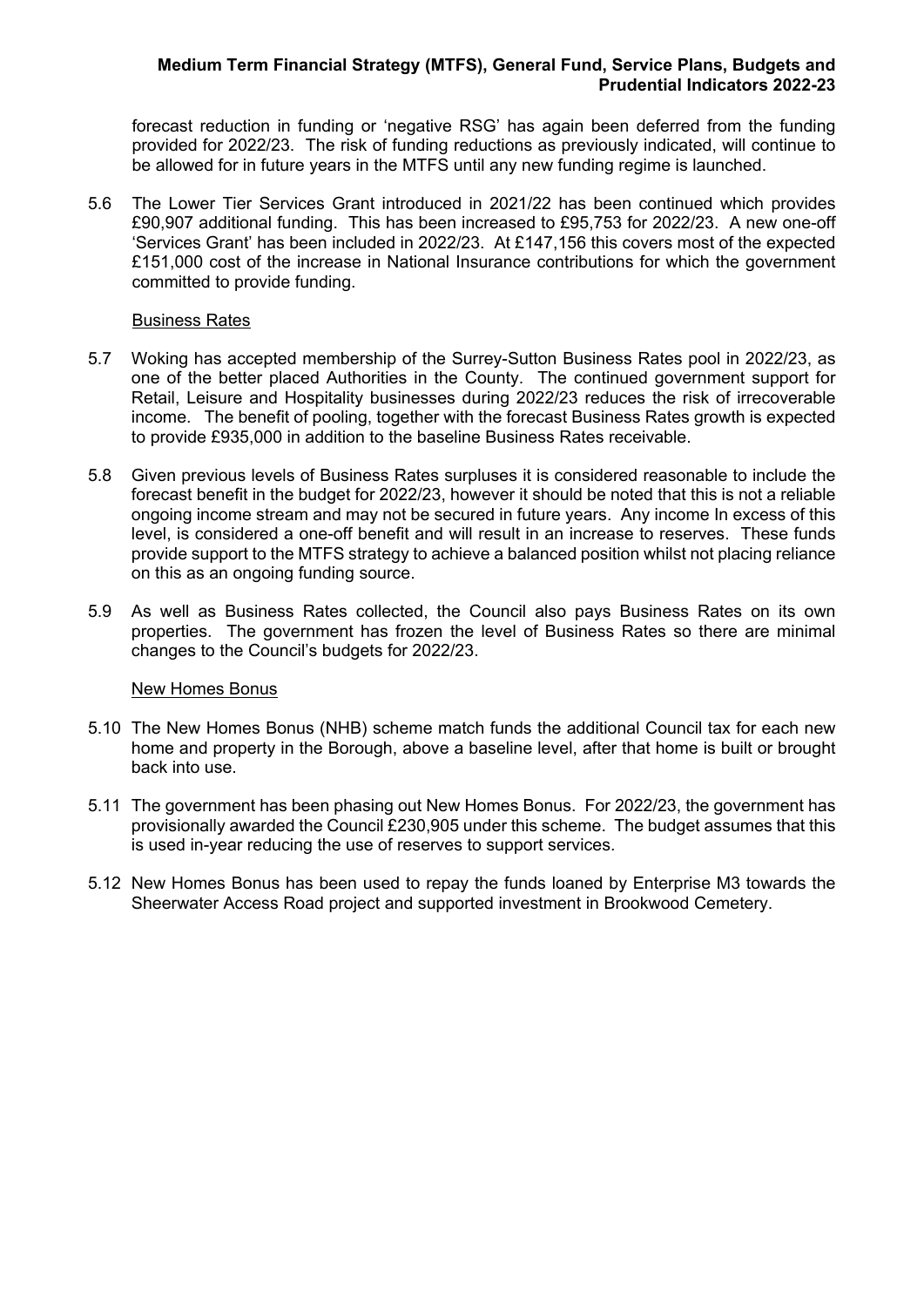# Total Government Funding

5.13 The provisional Government funding for 2022/23 is shown in the table below.

# **Government Funding**

|                           | <b>Actual</b> | Provisional |
|---------------------------|---------------|-------------|
|                           | 2021/22       | 2022/23     |
|                           | £'000         | £'000       |
| <b>Business Rates</b>     | 2,135         | 2,135       |
| <b>New Homes Bonus</b>    | 281           | 231         |
| Lower Tier Services Grant | 91            | 96          |
| Services Grant (NEW)      |               | 147         |
| <b>Total Funding</b>      | 2,507         | 2,609       |

# Management and Administration budgets

- 5.14 The Executive has agreed that for budgeting purposes, the salaries budget will be controlled within two parameters of cost and average number of full time equivalent staff.
- 5.15 The Fit for the Future savings exercise has identified a number of posts which can be removed from the establishment for 2022/23. Other variations to the 2022/23 budget are shown in the table below. The most significant is the insource of the Housing Service from 1 April 2022.

| <b>Pressures on staffing budgets</b>                             |        |
|------------------------------------------------------------------|--------|
|                                                                  | £'000  |
| Cost of turnover, pay progression and allowances 2021/22         | 183    |
| National Insurance Health & Social Care Levy 2022-23 1.25%       | 160    |
| Real Living Wage increase                                        | 35     |
| New posts, structure changes offset by savings identified        | 335    |
| <b>Pressure on Staffing Budgets</b>                              | 713    |
|                                                                  |        |
| Reduction in investment programme funding                        | 46     |
| Add new posts externally funded                                  | 172    |
| Changes in funding                                               | $-237$ |
| Reverse 2021-22 savings target built into base budget            | 428    |
| Add 2022-23 savings target                                       | $-450$ |
| <b>Other</b>                                                     | $-42$  |
|                                                                  |        |
| Womens Support Centre (offsets service saving)                   | 351    |
| Hale End Court                                                   | 131    |
| Housing Insource                                                 | 1,312  |
| <b>WBC Service Growth</b>                                        | 1,794  |
|                                                                  |        |
| Assumed increase for pay progression and allowances 2022/23      | 450    |
| Pressure on staffing budget (Increase in Staffing Control Total) | 2,915  |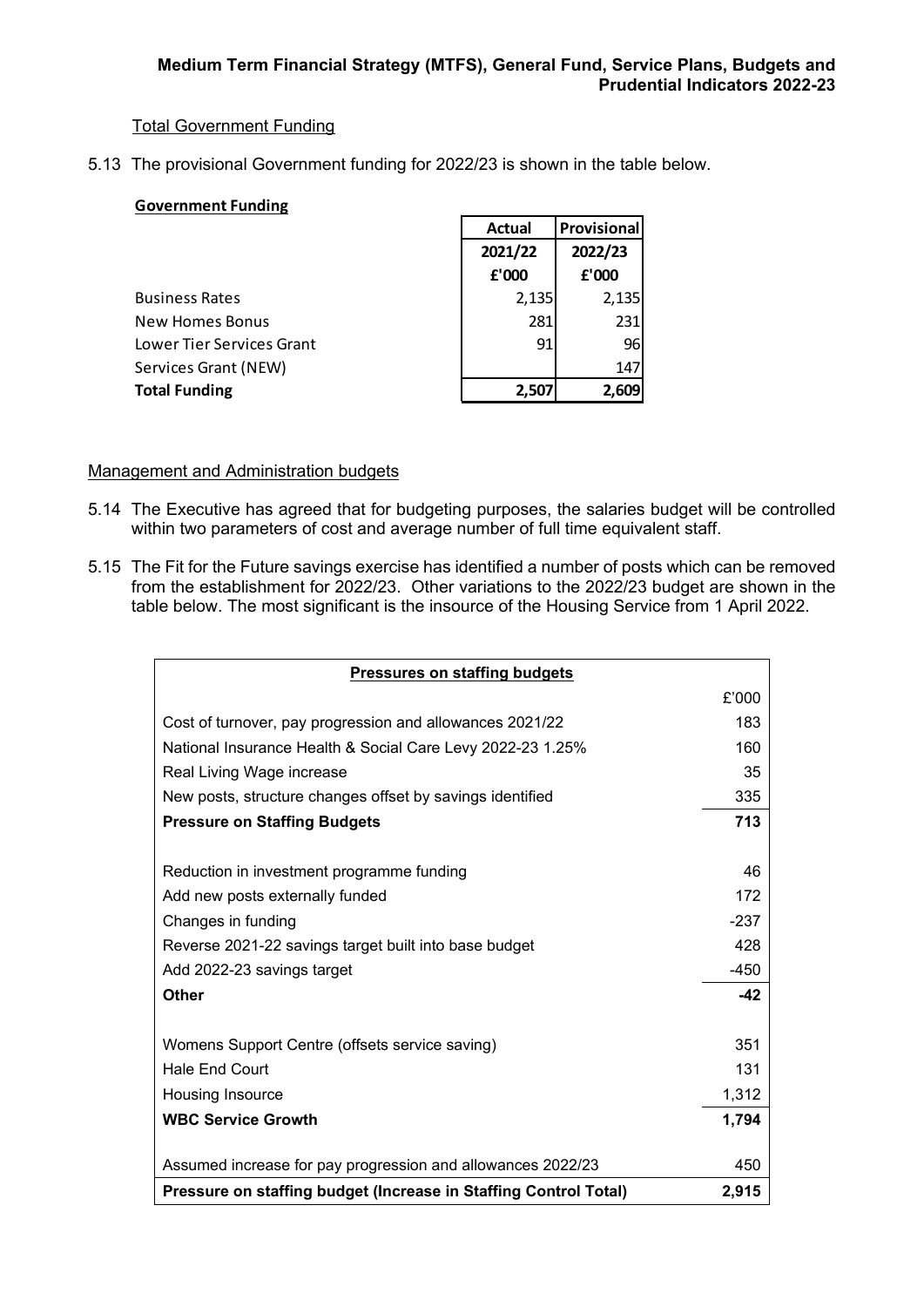- 5.16 The Medium Term Financial Strategy assumes an annual £400,000 increase in the staffing costs. This has previously represented approximately 2.5% of the salary budgets. Due to the growth in the staffing budgets this allowance for increased costs has been increased to £450,000 in the control total for 2022/23 representing 2.2% of the total budget.
- 5.17 The 2021/22 budget included a £428,000 'vacancy target'. For 2022/23 the control total has been reduced by a £450,000, a 2.2% 'deflation' equivalent to the growth allowed above. During the year overall staffing levels and vacancies will need to be managed to remain within budgeted levels.
- 5.18 The budget tracks those posts which are funded by Council Tax and the Housing Revenue Account. It is net of any posts which are funded externally or by Investment Programme projects. The table below shows the trend in the total staffing budget.

| Year                        | <b>Budget</b>   | Average          |
|-----------------------------|-----------------|------------------|
|                             | (in cash terms) | Number of        |
|                             | £m              | <b>FTE Staff</b> |
| 2014/15                     | 12.400          | 345              |
| 2015/16                     | 12.500          | 345              |
| 2016/17                     | 12.600          | 335              |
| 2017/18                     | 13.000          | 335              |
| 2018/19                     | 13.575          | 340              |
| 2019/20                     | 14.360          | 350              |
| 2020/21                     | 15.690          | 365              |
| 2020/21 (in-year variation) | 15.041          | 358              |
| 2021/22                     | 15.590          | 340              |
| 2022/23 (proposed)          | 18.505          | 373              |

Accounting rules require that these costs are allocated out to individual services to show the full cost of the service. The total Management and Administration budget includes salaries, and other overhead costs which need to be allocated across services such as ICT and expenditure relating to the Civic Offices. In total for 2022/23 the full Management and Administration budget is £25.5m, with an increase of £2.7m compared to 2021/22 as shown below.

5.19 The triennial actuarial review of the pension fund was completed for the position of the fund at 31 March 2019 and set the employer's on going pension costs, and annual lump sum payment towards the pension fund deficit, for 2020/21 to 2022/23. A £61,000 increase in the lump sum funding is included for 2022/23 as part of the agreed approach.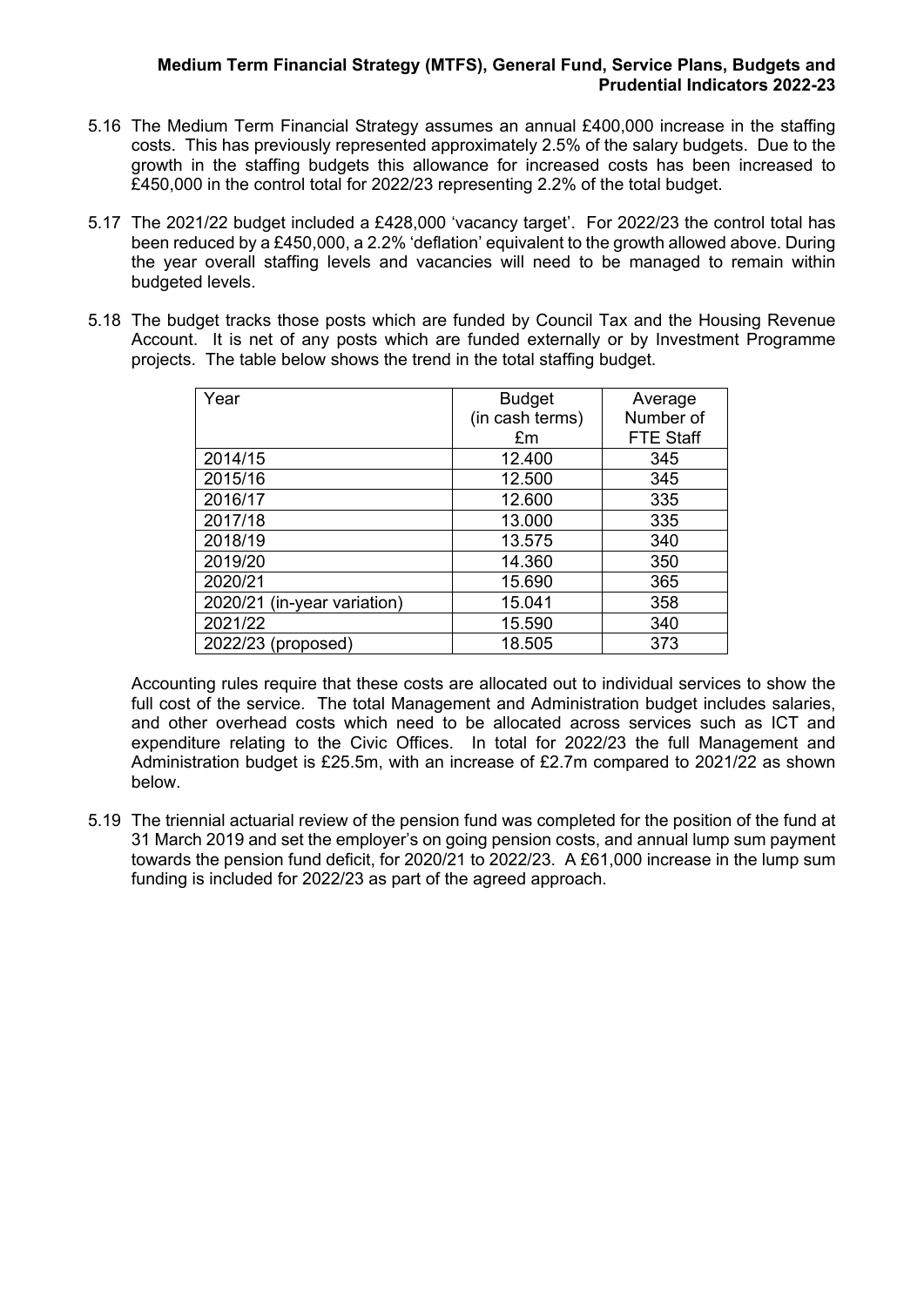£'000 Management and Administration 2021/22 | 22,738 Staffing 2,915 Less: Funding allocated directly to services and the 433 Superannuation 61 Indirect staffing costs/savings and the state of the state of the state of the state of the state of the state of the state of the state of the state of the state of the state of the state of the state of the state of the Repairs & Maintenance 1111 Insurance 5 Telecomms 20 IT Equipment & Applications 91 Insurances and the set of the set of the set of the set of the set of the set of the set of the set of the set of the set of the set of the set of the set of the set of the set of the set of the set of the set of the set o LEXCEL Accreditation 35 Other -6 and -6 and -6 and -6 and -6 and -6 and -6 and -6 and -6 and -6 and -6 and -6 and -6 and -6 Total Variations 2,775 Management and Administration 2022/23 1 25,513

Variances in Management and Administration budgets

5.20 This total budget is allocated between the General Fund, Housing Revenue Account and Capital programme as set out in the table below.

|                          | 2022/23 |       | 2021/22 |              | <b>Difference</b> |        |
|--------------------------|---------|-------|---------|--------------|-------------------|--------|
|                          | £'000   | $\%$  | £'000   | %            | £'000             | %      |
| General Fund             | 20,357  | 79.8  | 19,363  | 85.2         | 994               | $-5.4$ |
| <b>HRA</b>               | 4.962   | 19.5I | 3,165   | 13.9         | 1.797             | 5.6    |
| Other (capital/reserves) | 194     | 0.7   | 210     | 0.9          | $-16$             | $-0.3$ |
| <b>ITOTAL</b>            | 25,513  | 100.0 | 22,738  | <b>100.0</b> | 2.775             | 0.0    |

5.21 Those posts which are capitalised or funded from Investment Programme budgets are categorised as externally funded. Only posts directly working on projects are allocated, this position will continue to be reviewed including the opportunity to fund wider staffing costs from project budgets.

Fees and Charges 2022/23

- 5.22 Council agreed the Fees and Charges for 2022/23 in December 2021 and the changes to the income budgets are incorporated into the budgets. The increase in yield included in the Fees and Charges report, excluding Car Parks, was £305,615.
- 5.23 Increases in income identified as savings through the Fit for the Future programme were incorporated into the Fees and Charges review where appropriate and budgets have been adjusted to reflect these changes.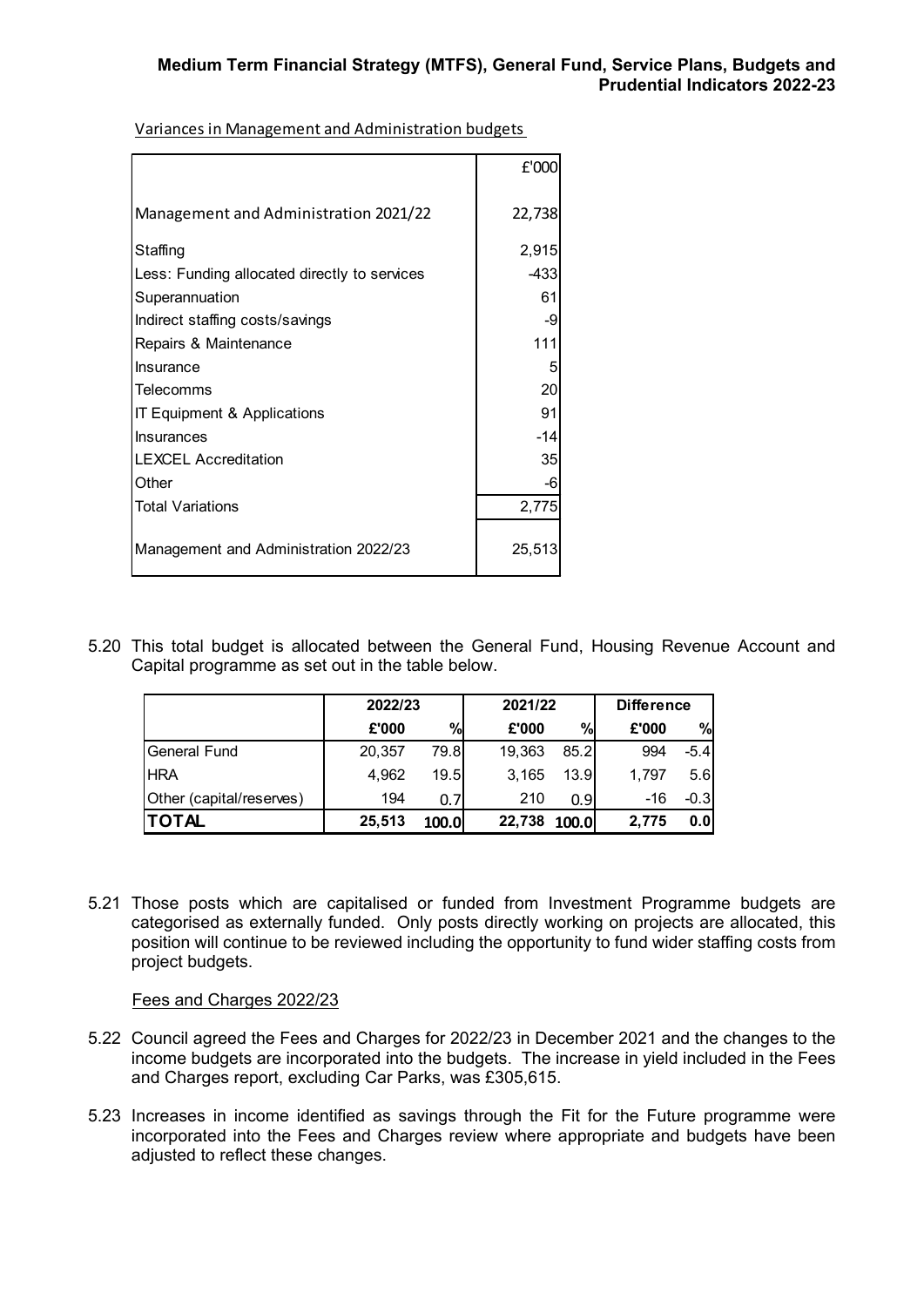- 5.24 The projections for Car Parking income have been considered in setting the budget for 2022/23. Whilst the latest Covid Omicron wave has again set activity levels back, the recovery during the autumn was consistent with the current MTFS parking income forecasts. It is therefore assumed that levels will continue to recover as previously envisaged. This will be considered again for the MTFS in March.
- 5.25 A Covid provision continues to be made for car parking income lost as levels are yet to reach pre-pandemic levels. The provision is the difference between forecast income and the budget which has been held constant since 2020/21. For 2022/23 the provision is £1.31m, a significant reduction on the amounts required in 2021/22 reflecting both the recovery in activity and the increase in charges agreed in December 2021.

#### Commercial Rents 2022/23

- 5.26 Over recent years the Council has acquired a number of strategic properties within the Borough across a variety of property types and sectors. In many cases the properties have been enhanced or developed to attract new employers or services to the Borough.
- 5.27 Rental income is shown within service budgets whilst the cost of servicing borrowing, both interest and repayment costs, are shown within interest costs in the General Fund Summary (Appendix 1).
- 5.28 The Covid pandemic affected almost all businesses as lockdowns and social restrictions required businesses to close to the public, and staff to work at home. Even as restrictions have been relaxed it is taking time for activity to return, and some businesses will be permanently affected by behaviour change.
- 5.29 The Council's commercial income was affected by non-payment of rents during 2020/21. The Council agreed a recovery strategy which provided flexibility for some tenants based on the business sector. During 2021/22 some of these arrangements continue and will affect the overall cash received in year. In most cases tenants are paying rents as contracted, and the total lease income due is in line with the base commercial rents budget.
- 5.30 To reflect the ongoing risk to commercial income across the whole property portfolio a continued Covid provision for irrecoverable rents and service charges of £517k has been incorporated into the 2022/23 budget. This is based on a forecast of expected cashflows in 2022/23 and also includes an assessment where leases may not be renewed.
- 5.31 Further information on the Council's approach to Strategic Property Investment can be found in the Capital and Investment Strategies, also on this agenda.

# **6.0 Investment Programme**

- 6.1 The draft Investment Programme, also on this agenda, was considered by the Executive at its November meeting and has been reviewed by the Finance Task Group.
- 6.2 To preserve the Council's resources following the initial lockdown in 2020, uncommitted projects within the Investment Programme were temporarily suspended. These suspended projects have been reviewed and allocated either to a pipeline list of projects not yet funded within the budget, or cancelled where the projects are no longer appropriate or relevant as proposed at the current time. Further details can be found in the draft Investment Programme also on this agenda.
- 6.3 The revenue impacts of the Investment Programme have been built into the draft General Fund budget. There is an increase in net interest costs of £1.65m compared to 2021/22. This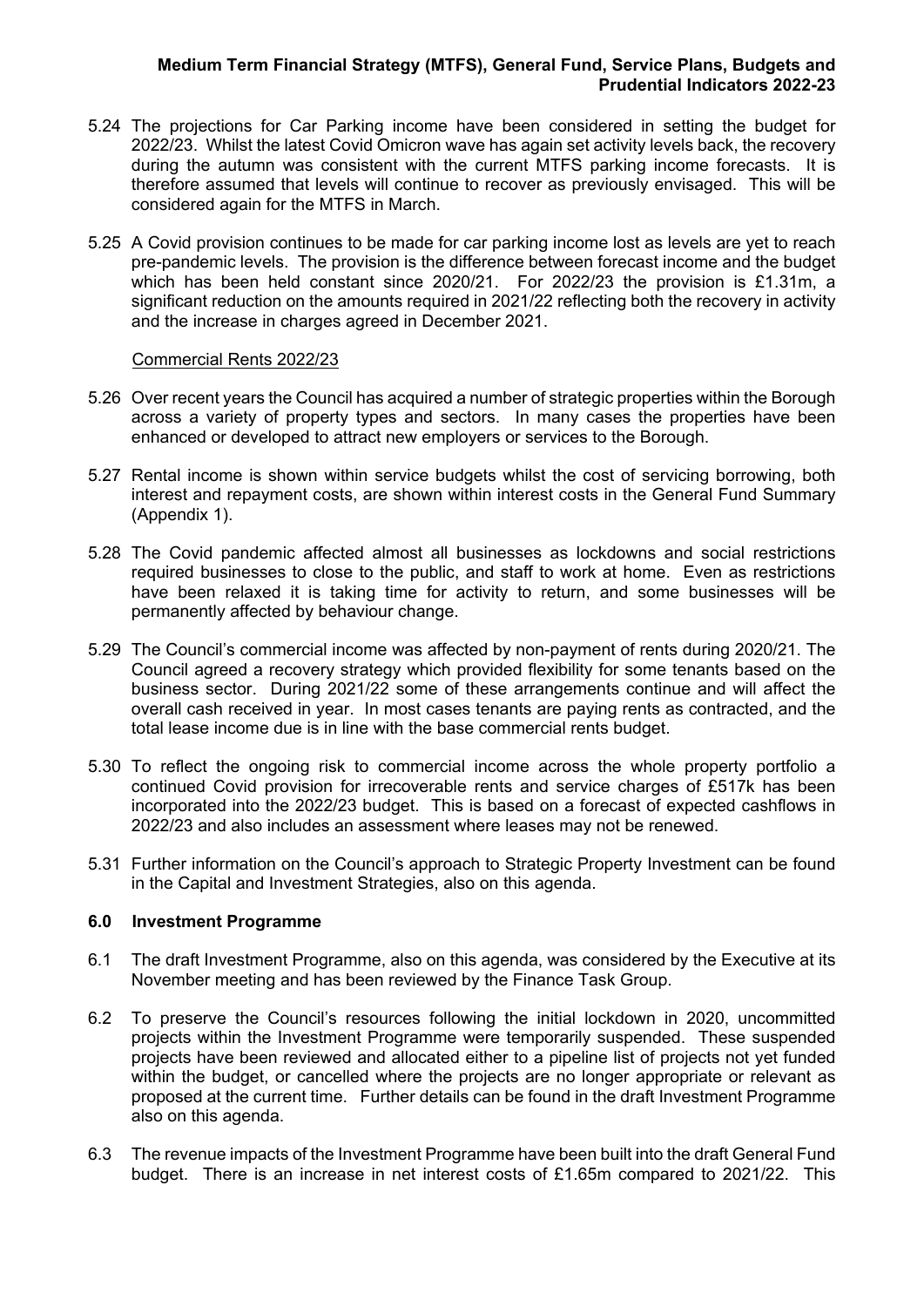includes interest and repayment costs for those projects funded by borrowing, and contributions from reserves for some revenue projects.

#### **7.0 Thameswey Group**

- 7.1 The Thameswey Group of companies are used to further the Council's strategic sustainable energy, housing and regeneration objectives. As well as the direct service benefit there is a financial benefit to the Council from the loans and shares invested in the Thameswey group. Investment in Thameswey Housing Ltd is at a margin of 1.5% over the Council's borrowing costs. Investment in Thameswey Energy Ltd for the new Poole Road Energy Centre is at a margin of 1% over the cost of borrowing.
- 7.2 The Thameswey Group continues to work to existing business plans for 2022. During the year business plans will be fully refreshed to ensure they align to the Council's Corporate Strategy due to be adopted in April.
- 7.3 Following the Comprehensive Statement work completed by EY, as set out in section 4, there will be further work commissioned to revisit and challenge the underlying assumptions of the group business plan to provide assurance that the underlying financial models remain appropriate.

#### Heat Networks Investment Project

- 7.4 Thameswey Energy Ltd (TEL) has been provisionally awarded funding through the government Heat Networks Investment Project (HNIP) for investment in infrastructure to extend the network of the Poole Road Energy Centre.
- 7.5 The proposed support is through loans with minimal interest costs. Negotiations are ongoing with the Department for Business Energy and Industrial Strategy (BEIS) to establish the terms for repayment of the funding. Once the final offer is established TEL will make proposals to the Council for any 'match' borrowing required. An update will be provided in the MTFS report in March.

# **8.0 Robustness of the 2022/23 Budget and Risks**

#### Covid Provision

- 8.1 An allowance has been made for lost income as a result of the ongoing Covid-19 pandemic. This provision has been funded by reserves.
- 8.2 The provision for car park income reflects the assumed loss of income against the prepandemic budget. The loss is greater if compared to previous forecast income for 2022/23 which would have included increases in activity and charges.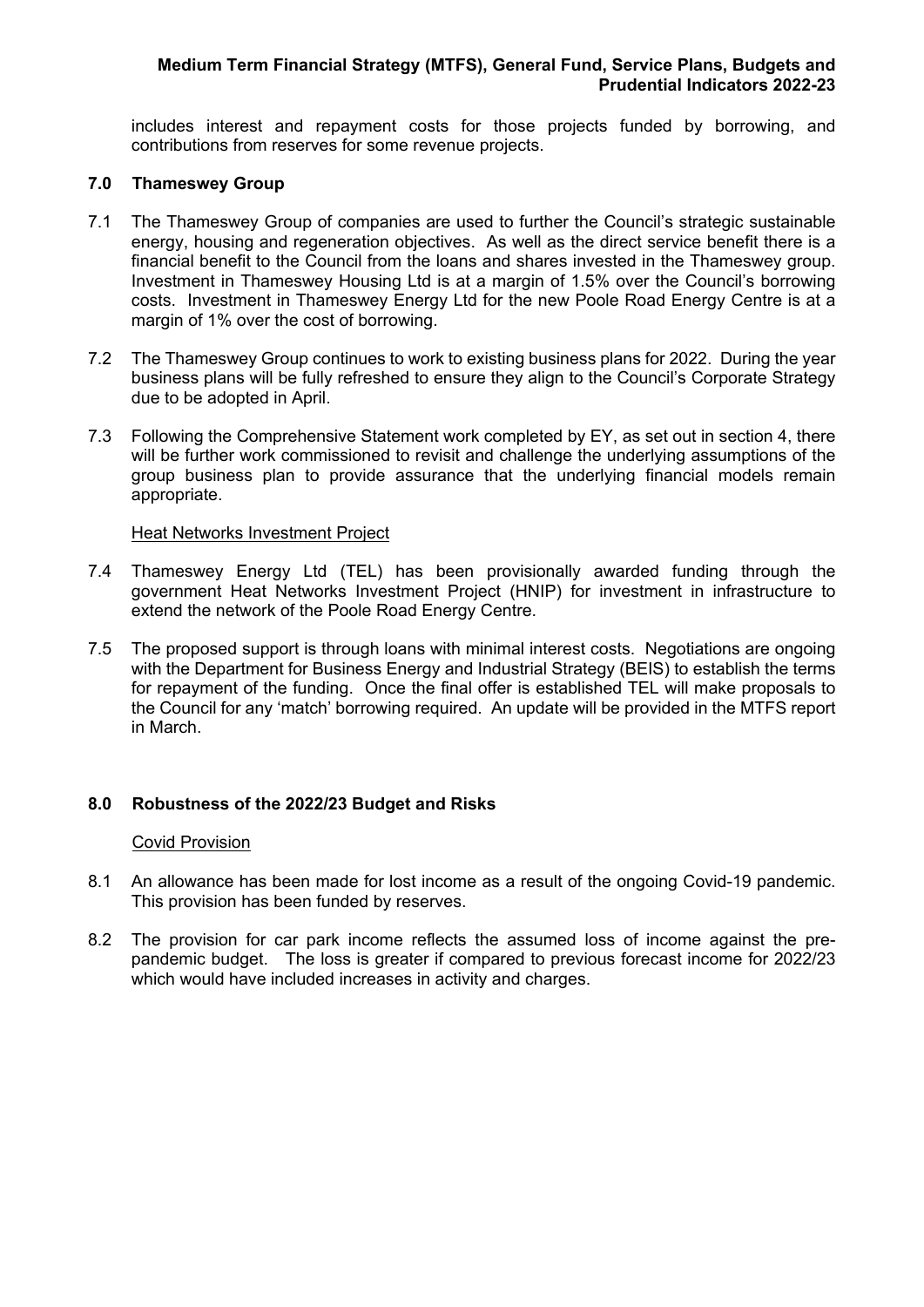|                                              | Base    | MTFS March 21 | <b>Base</b> |          |
|----------------------------------------------|---------|---------------|-------------|----------|
|                                              | 2021/22 | 2021/22       | 2022/23     | Variance |
|                                              | £'000   | £'000         | £'000       | £'000    |
| Covid Specific Provision                     |         |               |             |          |
| Reduction in Car Park income                 | 3,217   | 3,653         | 1,301       | 2,352    |
| Allowance for irrecoverable Commercial Rents | 3,810   | 1,940         | 517         | 1,423    |
| Loss of Freedom Management Fee               | 402     | 402           |             | 402      |
| <b>SFC Compensation - Car Parks Q1</b>       | $-529$  | $-977$        |             | $-977$   |
| <b>SFC Compensation - Leisure Q1</b>         | $-287$  | $-287$        |             | $-287$   |
|                                              | 6,614   | 4,731         | 1,818       | 2,913    |

# Savings Targets and Risk Contingency

- 8.3 A £100,000 in-year savings target continues to be included in the General Fund Summary. There is also a £250,000 target of savings to be secured from the Fit for the Future programme through Corporate work streams such as transformation, digital, and procurement. Savings targets are included within service areas where target areas have been identified through the Fit for the Future programme.
- 8.4 The MTFS in March will reflect further on savings achieved to date and the strategy going forward.
- 8.5 The funded Risk Contingency has been kept at £250,000, the same level as in previous years. In addition to the areas already considered in this report, the following are identified as risks or pressures within the proposed budget for 2022/23.

# Car Park income

- 8.6 As set out in the fees and charges section above the recovery of parking activity continues to be uncertain during 2022/23. As the Omicron 'work from home' guidance is lifted it is expected that levels will again increase, however it is not clear how long it may take for shoppers and office workers to return. The provision reflects a reduction of 16% compared to the pre pandemic budget but also incorporates the increase in charges agreed by the Council in **December**
- 8.7 The Victoria Square regeneration includes new car park facilities and is due to open in March 2022. Once complete the Council is due to acquire the car park element of the Victoria Square development. Current forecasts do not assume significant additional income as a result of the car park as it is recognised that it will take time for activity to increase. This will be considered further in the March MTFS report and revised if considered appropriate.

# Town Centre and other Commercial Income

8.8 The base budget recognises current known variations in rental income and provides an allowance for irrecoverable debts during 2022/23. Current contracted rental income is in line with the previous commercial rent budgets. As in previous years there is an assumed use of reserves of £1m to cover variances in rent in year compared to budget. In addition, and reflecting forecasts, a further £517k is provided through the Covid provision against irrecoverable rent. This is considered a prudent approach and rental income is forecast to increase, through the MTFS which will reduce the use of reserves.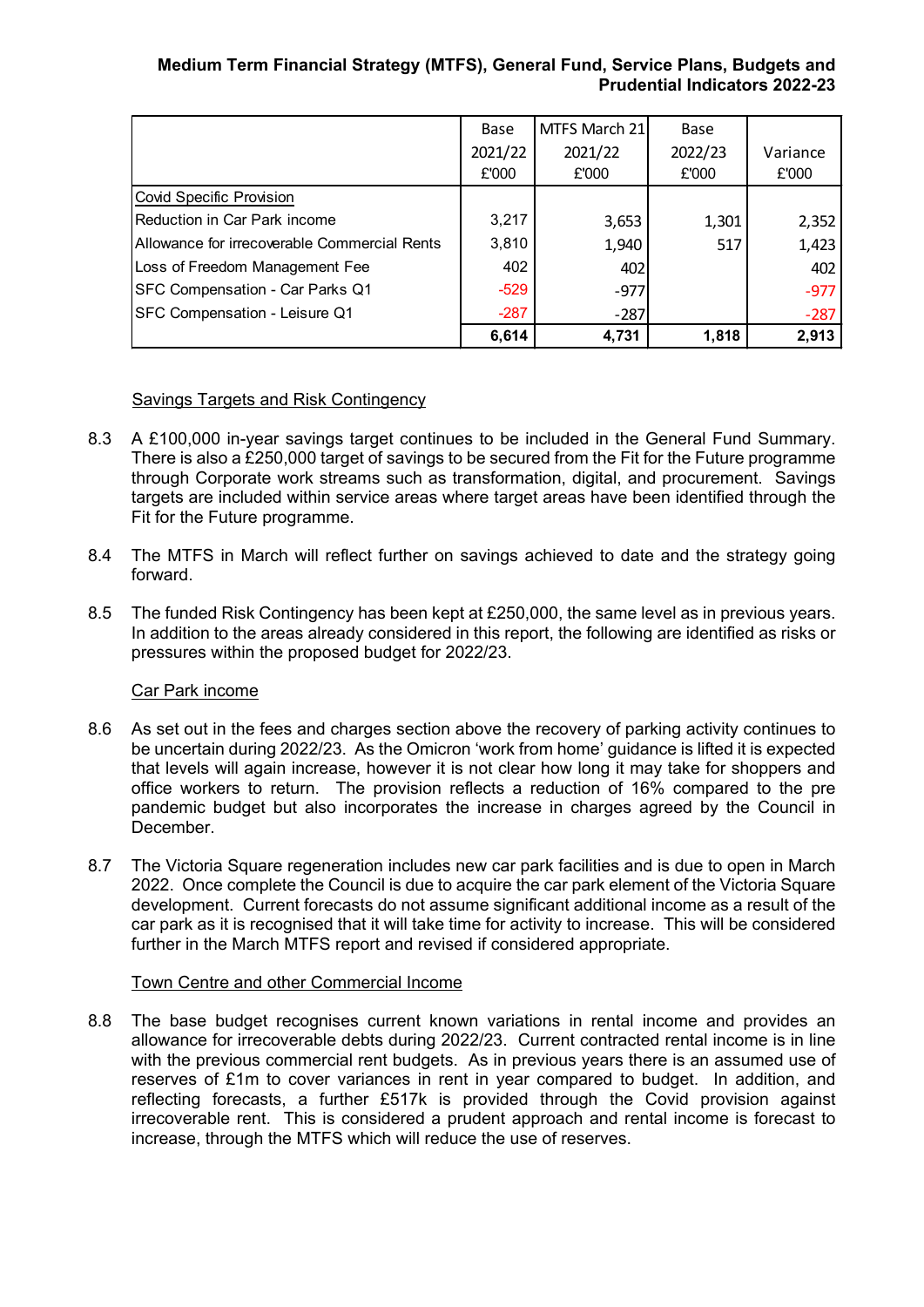### Leisure Contract

8.9 No allowance is made for ongoing support to Freedom Leisure for operating the Leisure Centre, Pool in the Park and other leisure facilities in the Borough. From 1 April 2022 it is also assumed that the management contract income will be payable at previous levels.

### Timing of Investment Programme and interest costs

- 8.10 Some projects have been funded by borrowing as an interim measure pending receipt of grants or contributions. Any delay in the funds being recovered will increase the Council's financing costs.
- 8.11 Net interest costs during the year are also affected by decisions on whether borrowing should be taken long or short term, and when the borrowing should be secured. During 2021/22 short term borrowing, taken during 2020/21 has been replaced by long term borrowing.
- 8.12 As shown in the table below, the forecast for Bank Rate now includes three increases, one in quarter ending June 2022 to 0.50%, quarter 4 of 2022/23 to 0.75%, March 2024 to 1.00% and, finally, one in March 2025 to 1.25%.

|                 | Mar-22 | $Jun-22$ | Sep-22   | $Dec-22$ | Mar-23 | Mar-24 | Mar-25 |
|-----------------|--------|----------|----------|----------|--------|--------|--------|
| Bank rate       | 0.25%  | 0.50%    | $0.50\%$ | $0.50\%$ | 0.75%  | 1.00%  | 1.25%  |
| 5 yr PWLB rate  | 1.50%  | 1.50%    | 1.60%    | 1.60%    | 1.70%  | 1.90%  | 2.00%  |
| 10 yr PWLB rate | 1.70%  | 1.80%    | 1.80%    | 1.90%    | 1.90%  | 2.10%  | 2.30%  |
| 25 yr PWLB rate | 1.90%  | 2.00%    | 2.10%    | 2.10%    | 2.20%  | 2.30%  | 2.50%  |
| 50 yr PWLB rate | 1.70%  | 1.80%    | 1.90%    | 1.90%    | 2.00%  | 2.10%  | 2.30%  |

- 8.13 The current forecasts do not show a steep increase in rates. However, there are a number of factors which could impact on the economy and the forecast bank rate. These include the potential of a new variant of the virus (or the impact of the Omicron variant becoming more severe) and the impact of rising levels of inflation. There are indications that there could be a 50% increase in the price cap on fuel prices from 1st April 2022 which could boost inflation significantly, putting pressure on the Bank of England to raise the Bank Rate faster.
- 8.14 Therefore there are significant upside risks to the bank and PWLB rates which will cause market volatility in the short term and may mean economic forecasts are revised.

**Energy** 

- 8.15 Budgets for energy supplied by Thameswey Energy Limited have increased significantly. This is partly due to budgets for the current financial year not being increased as a result of the uncertainties surrounding the pandemic, and partly as a result of the forecast increase in global energy prices.
- 8.16 The uplift in prices used by Thameswey for 2022/23 budgeting purposes is:

| Electricity | 22.60% |
|-------------|--------|
| Heat        | 53.20% |
| Cooling     | 17.76% |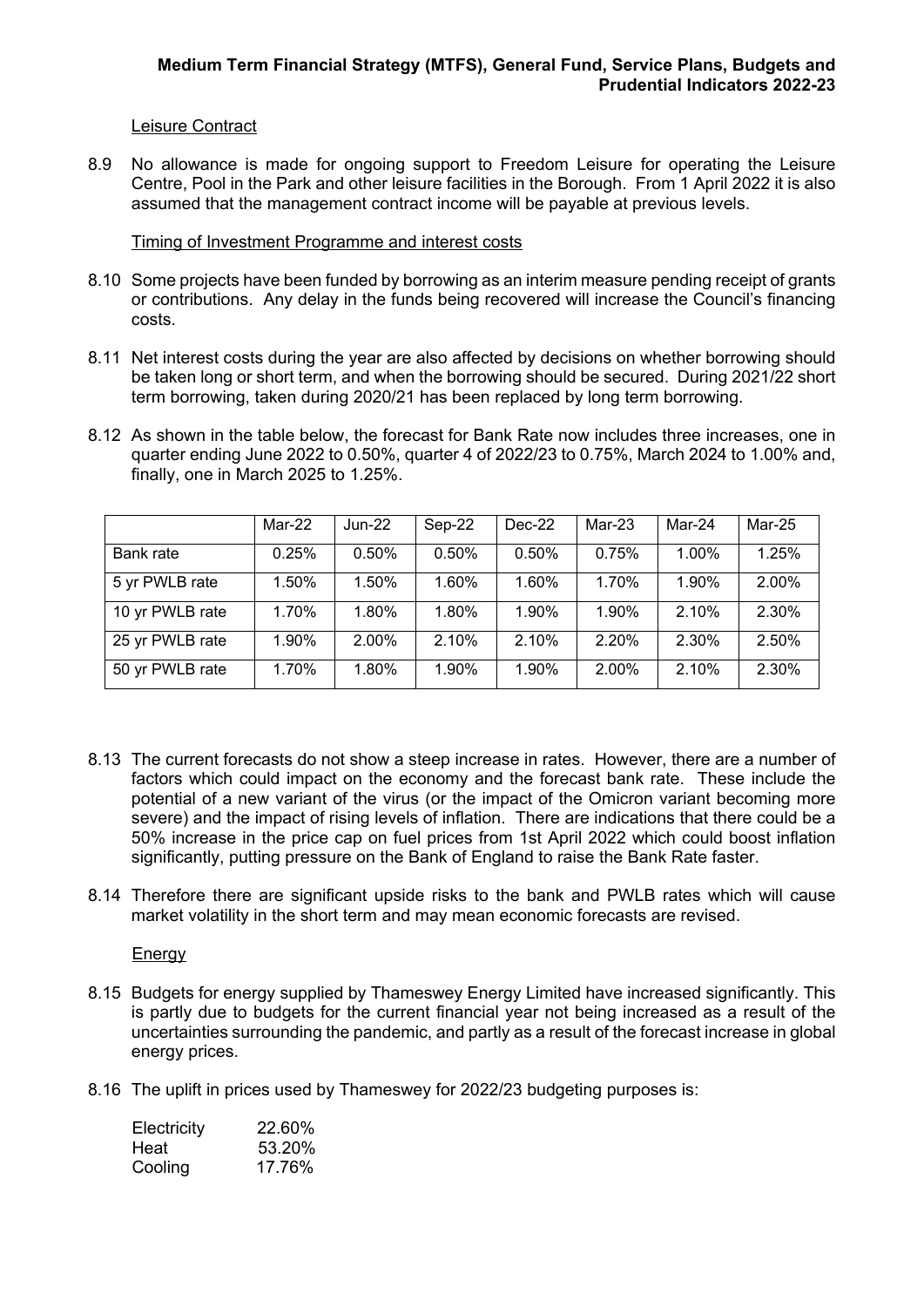- 8.17 These increases have resulted in a year on year increase at General Fund level of £362k (39.05%). There are also additional energy costs forecast for new operational properties.
- 8.18 The increase in energy costs, together with increased activity due to Victoria Square, also requires the parent company guarantee provided by the Council to Total Gas and Power (TGP), the supplier of gas and top-up electricity to Thameswey, to be increased to £843,000. This is necessary to ensure the energy supply at the new substation at Board School Road which will provide power to Victoria Square. The Executive is asked to resolve that this guarantee is provided.

#### General Risks

8.19 No specific provision has been made in the Budget for abnormal events. However, as specific provisions have been made for known Covid and service risks, the proposed risk contingency and reserves should enable the Council to manage other changes in year.

### **9.0 Council Tax 2022/23**

- 9.1 The amount to be raised from Council Tax, based upon the draft revenue estimates, and after taking account of the Provisional Government Settlement and Collection Fund surplus, is £10,606,602. The recommended Band D Council Tax for 2022/23 for Woking Borough Council is £255.46, an increase of £5 or 2%. The referendum level for District Councils in 2022/23 is the higher of 2% or £5. In assessing the Council's core resources the government assumes that the maximum Council Tax increase is applied.
- 9.2 This proposal best protects the Council's medium term financial position and ability to maintain its service outcomes post pandemic.

#### Long Term Empty Properties

- 9.3 The government passed legislation during 2018/19 to enable councils to charge a long-term empty premium on top of the council tax payable, in respect of domestic properties that have been left empty and substantially unfurnished.
- 9.4 These changes encourage empty homes to be brought back into use and generate additional income to support the services of the County Council, the Police and Woking Borough Council. In February 2020 the Council approved the premium for empty properties from the applicable dates. The changes are now fully implemented and the premiums applied are set out below.

|      | Premium rate   Properties affected              |
|------|-------------------------------------------------|
| 100% | Properties empty for between two and five years |
| 200% | Properties empty for between five and ten years |
| 300% | Properties empty for over ten years             |

9.5 Surrey County Council has introduced a scheme where any increased County element of Council Tax generated from changes to empty home policies can be claimed by the District and Borough Council's to support mutually agreed projects. It has been agreed that these funds can be used to support the Decarbonisation works at Midas House and Export House.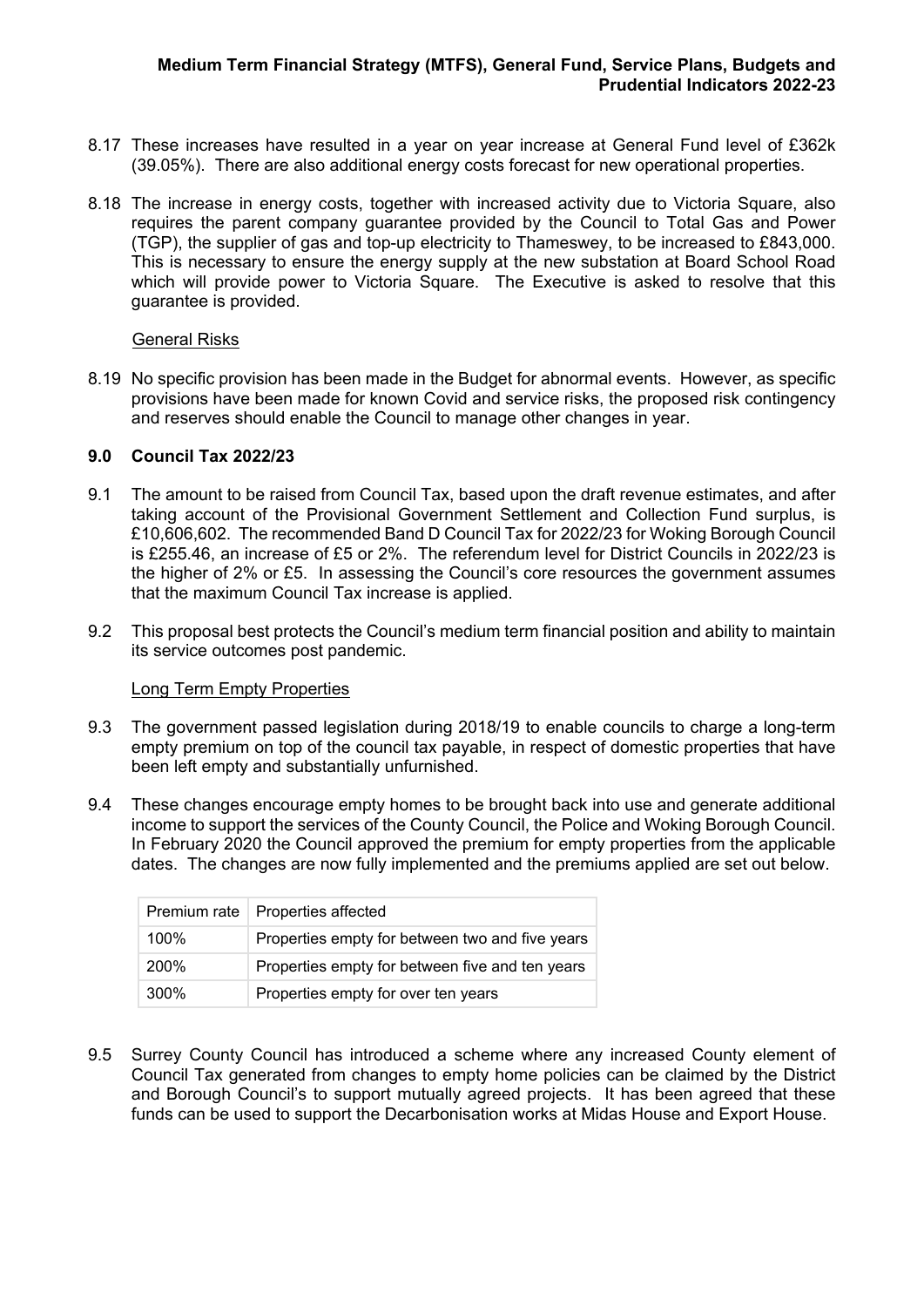# Collection Fund deficit

9.6 The government required that 2020/21 Collection Fund deficits, both Council Tax and Business Rates, be spread over 3 years. This means that a third of any losses forecast for 2020/21 were taken into account when setting the Council Tax for 2021/22. A further third is taken into account in the 2022/23 Council Tax setting.

# **10.0 Medium Term Financial Strategy**

- 10.1 The Medium Term Financial Strategy (MTFS) will be updated and reported to the Executive in March. The most significant factors to consider are:
	- Rate of recovery of Parking and Commercial rent income and the impact of Victoria Square;
	- Progress against Fit for the Future savings and additional savings and transformation programmes;
	- Any changes in the Investment Programme and risk around draw down of funding to Thameswey Housing Ltd;
	- Government Funding changes and 'Levelling Up';
	- Impact of inflation and interest rate forecasts; and
	- Additional corporate resources and workstreams identified following the EY financial review.
- 10.2 Updates to the MTFS have been provided regularly during 2021/22 along with the detail of the Fit for the Future programme and forecast impact on reserves.
- 10.3 It has not yet been possible to achieve an ongoing sustainable budget with no use of reserves to support services. Whilst savings of £4.8m have been identified (Appendix 4) further pressures have been identified including a reduction in income from advances to Thameswey Housing Ltd.
- 10.4 A full review of the MTFS assumptions, risks and forecasts will be considered as part of the March 2022 report, including proposed actions to seek to close the remaining budget gap.
- 10.5 The financial position of the Council is directly related to the success of Woking Town Centre where the Council owns a significant proportion of property assets and generates car parking income. A focus on ensuring the Council achieves a return from the regeneration investment will be important over the MTFS and has been recognised as a key action from the EY Comprehensive Statement.

# **11.0 Reserves**

- 11.1 Forecasts of the Investment Strategy Reserve and the total Reserves are shown in Appendix 2B and 2C.
- 11.2 The use of reserves to cover revenue deficits are shown in the reserves forecast. Whilst the Covid element of this use of reserves falls, the underlying use of reserves continues to be impacted by the lost income growth during the 5 years of the forecast.
- 11.3 It can be seen that despite these pressures, reserves are available through to 31 March 2026, but fall below the Council's minimum level of £10m in the final year of the forecast. Funds set aside for other purposes may also need to be reallocated.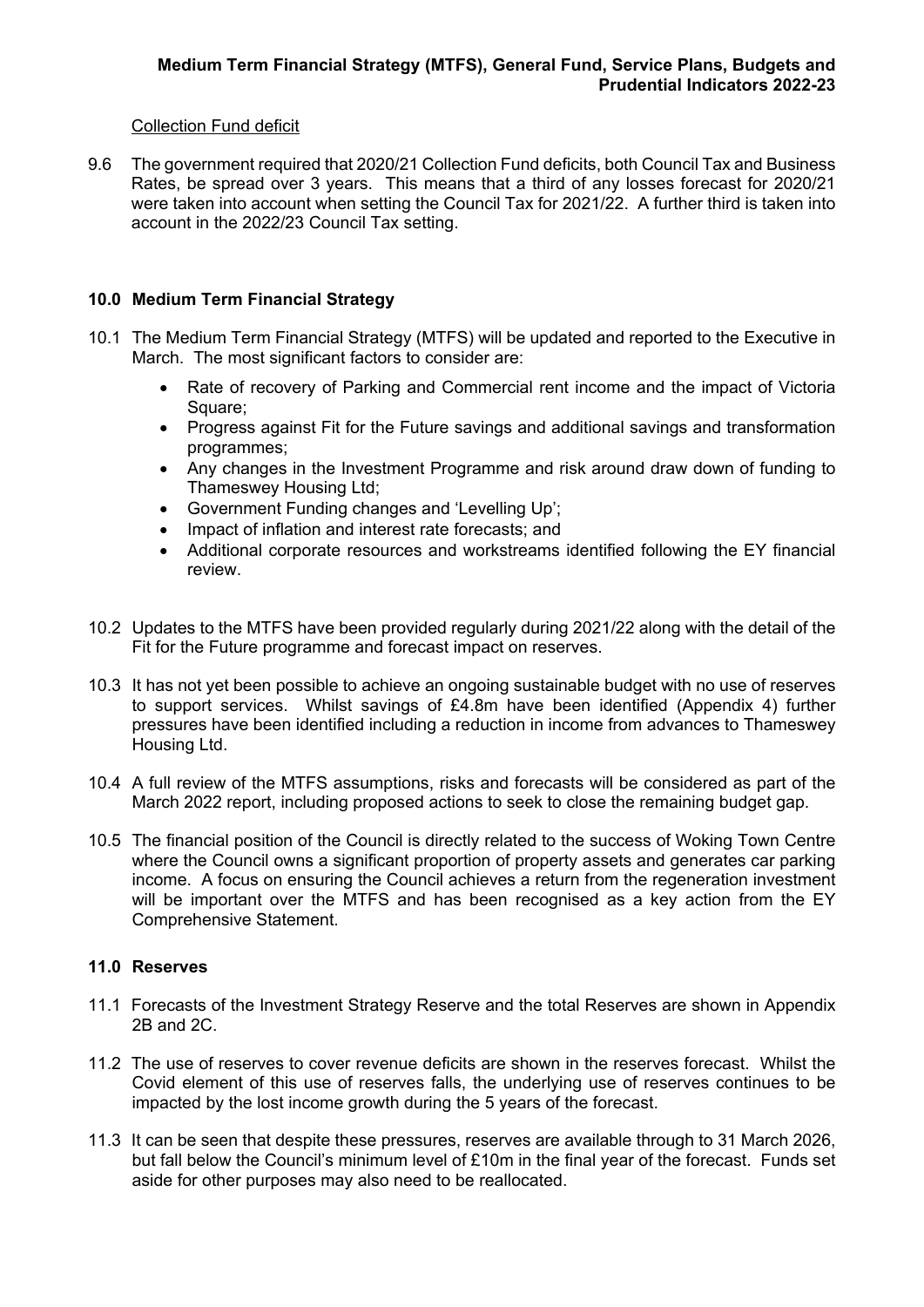- 11.4 The MTFS report in March will review the assumptions and forecasts for future years in the context of the new 2022/23 base position and will consider further the underlying use of reserves.
- 11.5 Some items in the General Fund Summary (Appendix 1) are covered by the Council's revenue reserves. These tend to be variable or one off items which would otherwise cause the Council Tax requirement to vary significantly year on year.
- 11.6 The staffing structure will continue to be reviewed during 2022/23 where opportunities arise. An allowance of £250,000 to be met from reserves has been made for any resulting Management of Change costs.
- 11.7 Transfers have previously been made from the Investment Strategy reserve to a number of specific reserves, for example the Group Company reserve, Equipment and Community Funds. There are not immediate calls on these reserves which are considered to have sufficient funds to cover likely requirements. No further transfers are therefore proposed unless a need is identified. More detail on specific reserves can be found at Appendix 2B. The reserves are used by the Council to manage and develop its ambitions as well as enabling one off investment.
- 11.8 The forecast reserves position shows sufficient reserves through to 31 March 2025 which are being used in support of the business objectives of the Council. However, reserves are set aside for specific purposes and to cover identified risks and it will be necessary to review the long term levels necessary to support the Council's business including any further deficits as the economy recovers.

#### One-off provisional income

- 11.9 The Council takes a prudent approach to budgeting and generally seeks not to incorporate income into the base budget where it is one off. Including such income can result in significant savings targets in future years if the income is not repeated.
- 11.10There is potential for additional income from Business Rates in both 2021/22 and 2022/23, when the Council is part of the Surrey pool. Any additional benefit will increase the underlying reserves available to support the Medium Term Financial Strategy but cannot be relied upon as ongoing income so does not affect the MTFS saving requirements.
- 11.11There is also a possible saving during the year from treasury management budgets where is assumed that the Council borrows the full amounts required to fund its proposed Investment Programme. Savings are possible if there is slippage of capital projects and through the Council using internal borrowing – using its own cash reserves to delay the need for external PWLB borrowing. A further saving can be achieved through the use of short term loans at a lower rate before long term borrowing is secured. However this has to be considered against the risk of rising long term interest rates.

# **12.0 Prudential Indicators**

- 12.1 The Treasury Management, Capital and Investment Strategies elsewhere on this agenda set out the borrowing limits and the policies and practices to be followed in managing the Council's debts, capital spend and investments. The reports incorporate the Prudential Indicators which relate to borrowing and investment.
- 12.2 Allowance has been made in the borrowing limits for borrowing associated with the Thameswey Business plans. The limits allow for up to half of the following years Thameswey Housing Ltd (THL) allowances, as set out in the Investment Programme, to be drawn down in advance.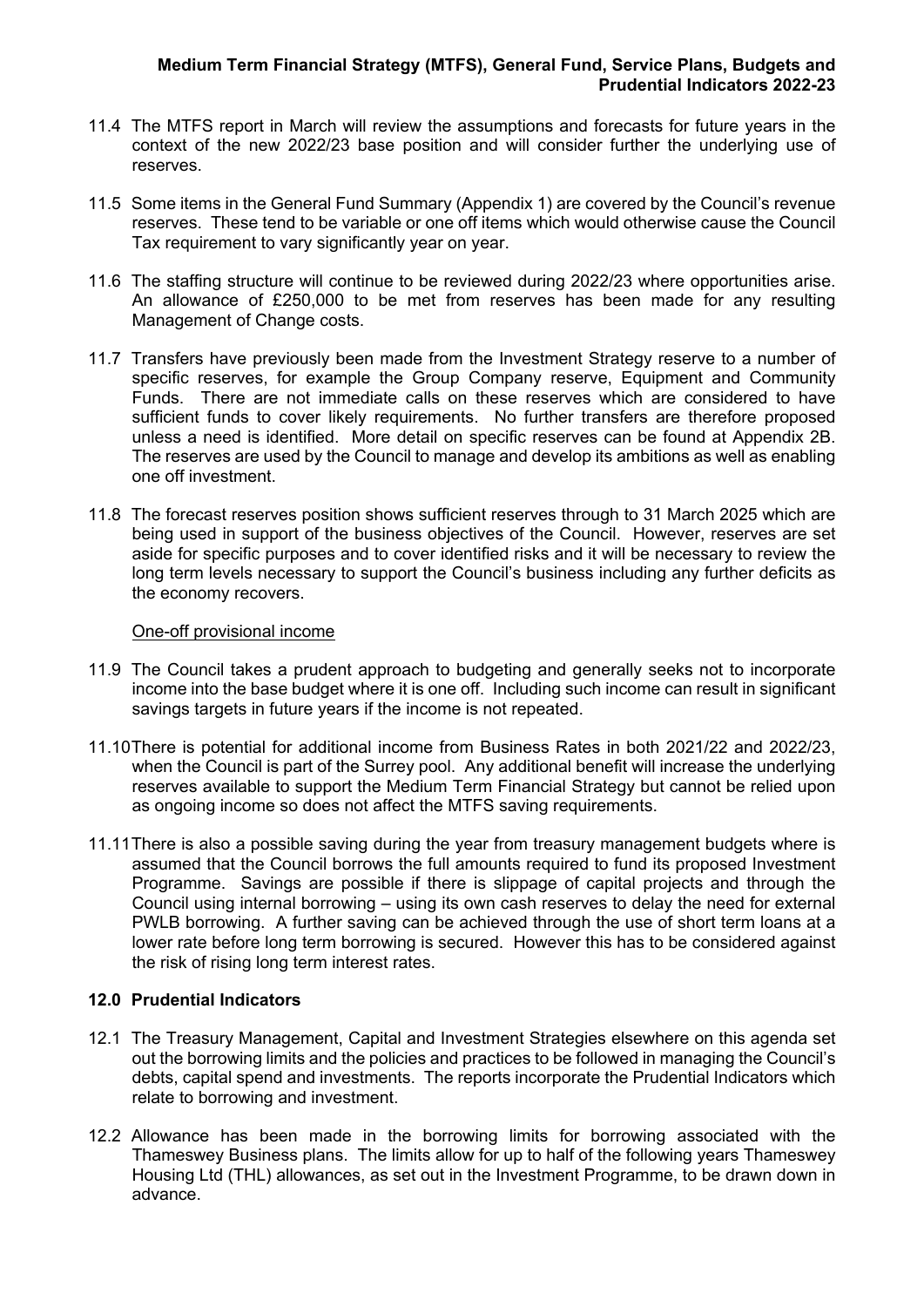12.3 Prudential Indicators for approval by the Council are set out in Appendix 3. These Prudential Indicators will be updated if necessary in the light of the Council's consideration of the Investment Programme and revenue budgets.

# **13.0 Chief Finance Officer**

- 13.1 Taking into account all of the factors set out in this report and in accordance with the Local Government Act section 25, the Chief Finance Officer has confirmed that the 2022/23 estimates included within this paper are robust, and the level of reserves and provisions are adequate.
- 13.2 The Council has embarked on an ambitious Fit for the Future programme incorporating an efficiencies exercise as well as service transformation, strengthening of corporate governance arrangements and a programme of community engagement. A 5 year Corporate Strategy will be considered for approval by the Executive in March and Council in April 2022.
- 13.3 A Comprehensive Review of the Council's Assets and Liabilities has been completed by EY and is attached to this report at Appendix 5. This has proved a valuable exercise in focusing the Council's attention on a number of key actions which will further the understanding of the financial position and provide a strong base from which to implement future strategy. The actions are set out in detail in 4.19.
- 13.4 Whilst progress has been good, and due to the Council's strong reserve position, there is no immediate pressure on the level of reserves, the forecasts still show an underlying use of revenue reserves over the 5 years resulting in falling below the Council's set minimum level of £10m by 2026. It is critical that plans are put in place now to reduce the use of reserves, ensuring they remain in place to protect the Council's future financial position.
- 13.5 It will be important that proposed savings are realised with monitoring and reporting in year to identify any issues and take management action. This period of transformation will require investment in resources to achieve necessary changes and ensure the Council has the capacity and capability to protect its investments and achieve the best outcomes. Any further resource requirements will be considered in the March MTFS and reporting during 2022/23.

# **14.0 Corporate Strategy**

- 14.1 This report sets out the resources available to support the emerging five-year Corporate Strategy due for consideration along with the Medium Term Financial Strategy in March/April 2022.
- 14.2 Section 4 provides more detail on the process and the priorities for 2022/23 are included in Appendix 6.

# **15.0 Implications**

#### Finance and Risk

- 15.1 The financial implications are explicit in the report.
- 15.2 The Medium Term Financial Strategy includes an assessment of the likely financial impact and incorporates actions to mitigate these.
- 15.3 As set out in the report the most significant financial risks relate to the continuing financial consequences following the pandemic including reliance on commercial income and the success of town centre investments.